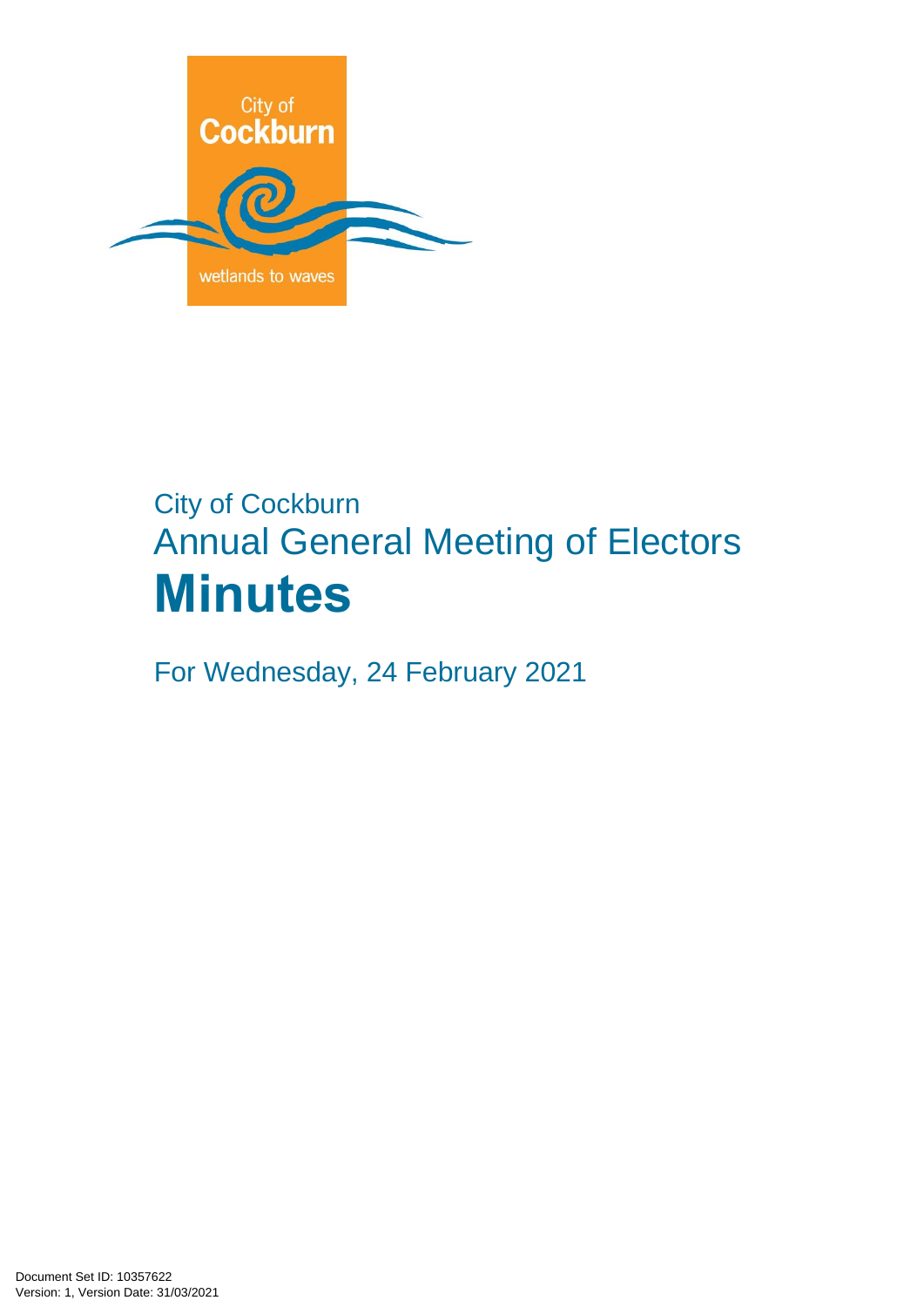## **Annual General Meeting of Electors Wednesday, 24 February 2021 Minutes**

#### **Present**

#### **Elected Members**

| Mr L Howlett    | Mayor (Presiding Member) |
|-----------------|--------------------------|
| Mr K Allen      | Councillor               |
| Mr P Eva        | Councillor               |
| Mr M Separovich | Councillor               |
| Ms C Stone      | Councillor               |
| Dr C Terblanche | Councillor               |
| Mr T Widenbar   | Councillor               |
|                 |                          |

#### **In Attendance**

| Mr T Brun      |                | <b>Chief Executive Officer</b>                    |
|----------------|----------------|---------------------------------------------------|
| Mr D Green     |                | <b>Director Governance and Community Services</b> |
| Mr D Arndt     | $\blacksquare$ | Director Planning and Development                 |
| Mr S Downing   |                | <b>Director Finance and Corporate Services</b>    |
| Mrs G Bowman   |                | Executive Manager, Strategy and Governance        |
| Mr A Lees      |                | Acting Director, Engineering and Works            |
| Mr J Fiori     |                | <b>Risk and Governance Advisor</b>                |
| Ms M Nugent    |                | <b>Media and Communications Officer</b>           |
| Mrs B Pinto    |                | <b>Governance Officer</b>                         |
| Mrs S D'Agnone |                | <b>Council Minute Officer</b>                     |

There were approximately 82 electors and one member of the press in attendance. The Attendance List has been registered in the City's records.

#### **Apologies**

| Deputy Mayor Kirkwood |                          | Apology |
|-----------------------|--------------------------|---------|
| Cr P Corke            | $\overline{\phantom{0}}$ | Apology |
| Cr L Smith            | $\overline{\phantom{0}}$ | Apology |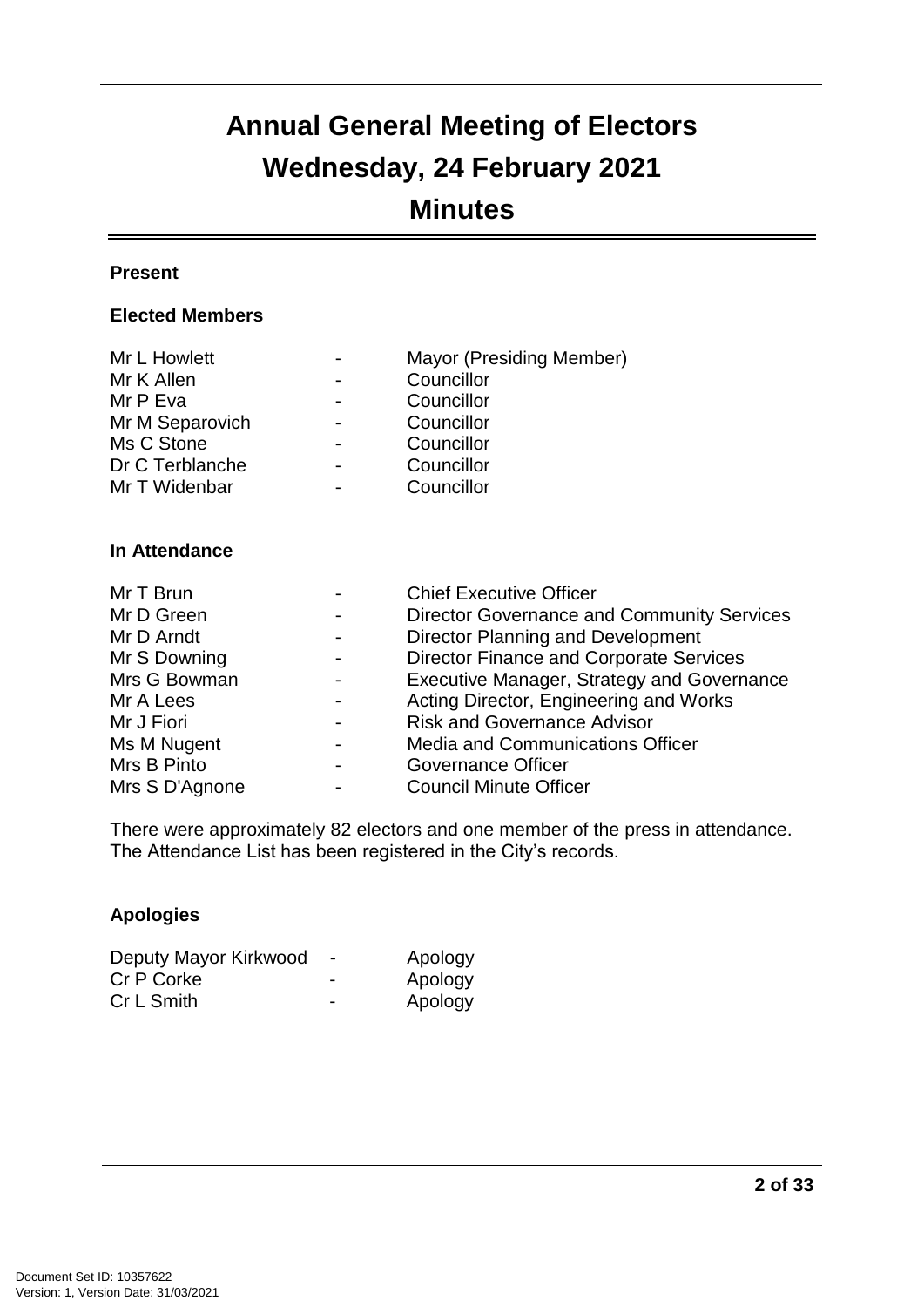## **1. DECLARATION OF MEETING**

Mayor Howlett declared the meeting open at 7:00pm, welcomed all in attendance, and clarified that the meeting had been postponed from its original date of 2 February 2021, due to the COVID-19 lockdown announced by the state government.

Mayor Howlett acknowledged the Nyungar People, the traditional custodians of the land on which the meeting was being held, and paid respect to the Elders of the Nyungar Nation, both past and present and emerging, and extended that respect to Aboriginal and Torres Strait Islander people who may have been present.

Mayor Howlett advised COVID-19 pandemic restrictions were still in place and there continued to be a need for physical distancing. Accordingly, seating in the Council Chamber and the public gallery was set out to ensure physical distancing requirements were met, and requested that physical distancing requirements during the meeting and particularly when leaving the meeting were followed.

Mayor Howlett advised that only confirmed electors or ratepayers of the City were eligible to speak and/or vote at the Annual General Meeting, and that those eligible persons had been given a voting card for use when required during the meeting. Non electors were permitted to attend the meeting as observers only.

An elector is someone who is a resident in the district and on the Electoral Roll, or who owns property in the district and is therefore eligible to be on the Electoral Roll.

The Annual General Meeting of Electors will be conducted in accordance with Section 5.31 of the *Local Government Act 1995* and Clauses 17 and 18 of the *Local Government (Administration) Regulations 1996*. All decisions will be made by a simple majority.

## **2. PURPOSE OF MEETING**

The Annual General Meeting of Electors will be conducted in accordance with Section 5.31 of the *Local Government Act 1995* and Clauses 17 and 18 of the *Local Government (Administration) Regulations 1*996.

## **3. ANNUAL REPORT**

#### **3.1 Annual Report 2019-2020**

- (a) Copies of the Annual Report are available on the website and at the door to Electors attending.
- (b) Questions to be answered by Presiding Member or appropriate staff.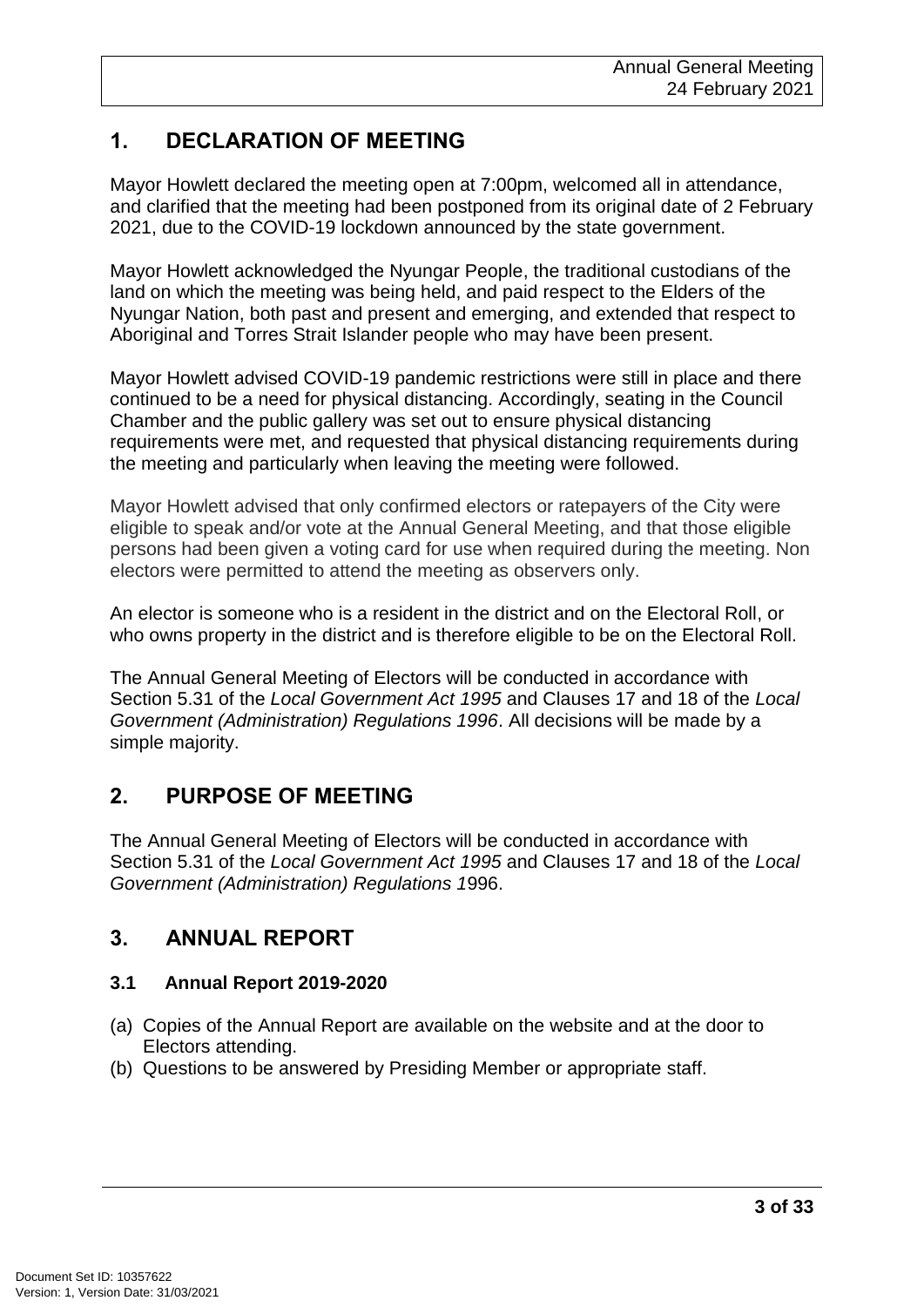## **4. GENERAL BUSINESS**

#### **4.1 Written Questions**

Prior to the commencement of General Business, Mayor Howlett made the following statement:

The City has received 18 written questions relating to a number of different matters which include:

- Redevelopment of the Glen Iris Golf Course
- Animal Management and Exercise Plan
- Coogee Beach Caravan Park

As a pre-cursor to these ongoing matters, I ask ratepayers and residents to refrain from sending what can be viewed on some occasions as threatening emails or letters to Elected Members and staff; as this is of increasing concern.

Before moving to questions received in writing, I will read an overall statement relating to redevelopment of the Glen Iris Golf Course.

Since the sale of the property in early 2020, the City has received a number of enquiries from the existing residential community surrounding the former golf course land relating to the future of the area.

Whilst the new landowner has made it known they intend to seek redevelopment of the former golf course land for residential purposes, there is no proposal before Council for consideration at this point.

Many community members have directly contacted Elected Members seeking their position on the matter of any future proposals. Elected Members are not able to make a predetermined outcome on any matter that is, or will, come before Council. Council can only make a decision when it has all the details of the proposal, and has been able to assess such a proposal as part of a Council meeting.

It should also be clearly noted that the City is not the ultimate decision maker in the planning process for rezoning. This authority lies with the Western Australian Planning Commission and the Minister for Planning.

To assist with keeping the community updated, the City has a dedicated webpage addressing some of the frequently asked questions, which also contains information about planning processes and links to the developer's webpage and Community Engagement Officer. Residents are encouraged to access this information.

On behalf of Elected Members we understand the value residents' place on the amenity of the Glen Iris neighbourhood and the need for the community to be fully consulted when any proposals to change land use or rezoning of land have been received. I hope this information clarifies Council's role and position in respect to the status of the Glen Iris Estate.

Mayor Howlett advised that this information is equally applicable to the Coogee Beach Caravan Park. Elected Members cannot provide any predetermined outcome until the Council receives, through its administration, a report addressing any matters that come before the administration regarding the Coogee Caravan Park.

I will now proceed to the written questions that have been received.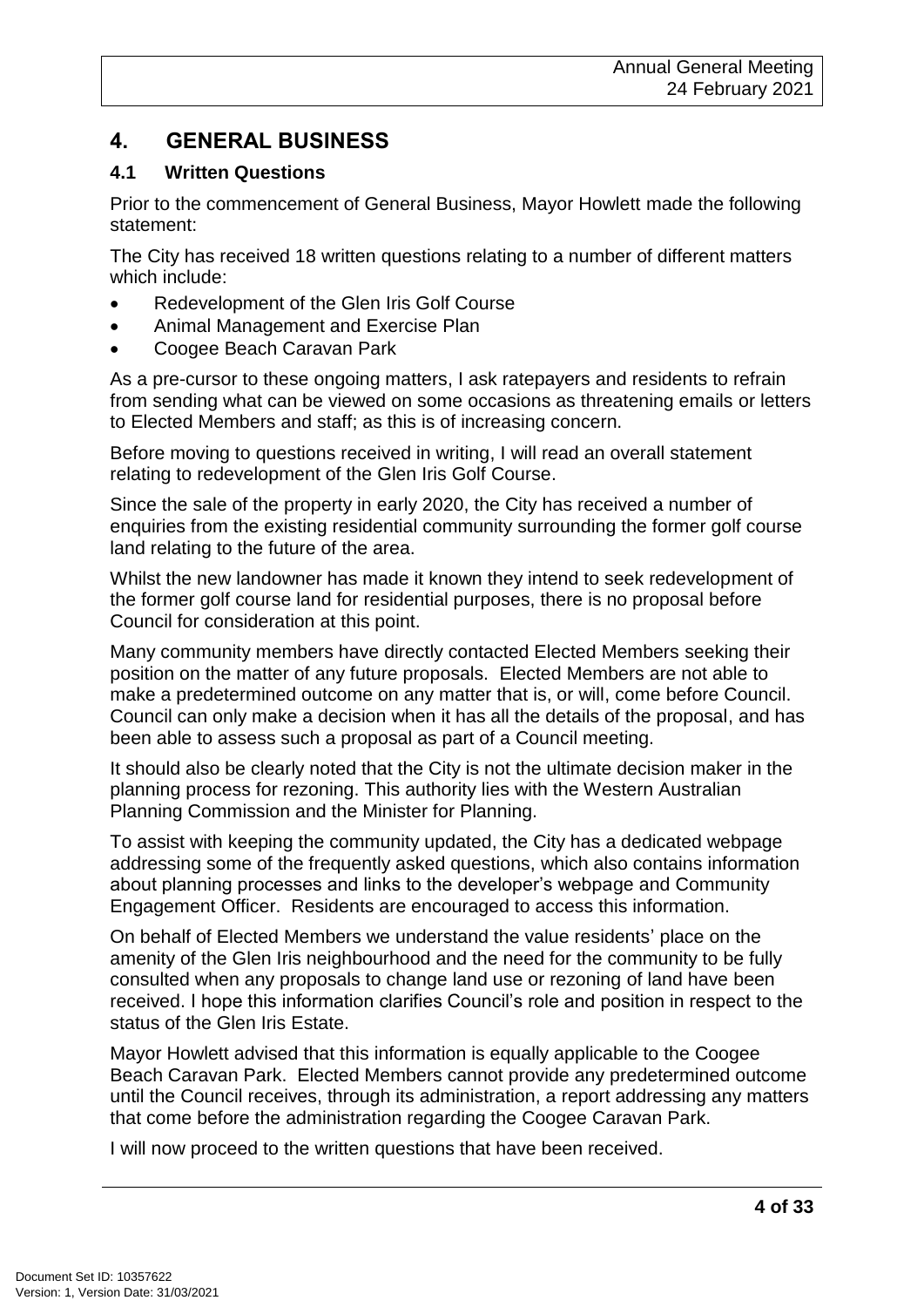#### **4.1.1 Peter Lampkin, Jandakot - Glen Iris Golf Course Estate**

With regards to the Glen Iris Golf Course, many of the responses I have received, as well as other residents is 'it is private land'. We feel that the City of Cockburn are more sympathetic to the developer Eastcourt Property, with the prospect of increased rates notices, rather than the interest and concerns of the 1500+ residents in the 750 homes currently living in the Glen Iris Estate/Turnbury Park. We all need City of Cockburn to stand by us.

- Q1. What is the City of Cockburn going to do to stand by and support these residents and the wider community of Cockburn who face the prospect of losing this valuable amenity?
- A1. The Director Planning and Development advised that, as previously indicated by Mayor Howlett, the City has not received any applications to redevelop the land at this time, nor have any assurances been given to the purchaser. The City continues to advise the process that is required to be followed should a proposal be submitted to the City.

The Golf Course area is currently zoned Special Use No. 1, which permits a golf course estate, private recreation, hotel, convention centre and associated uses. There is also a small area, approximately 2ha, upon which the former driving range was located, which is zoned Residential R40.

If the new owner proposes uses that fall outside the current zoning, they will need to submit an application to amend the scheme and change that zoning. This would involve consulting the community on the proposed change, in accordance with Planning Regulations.

The scheme amendment process would need the City's recommendation, however the approval is ultimately for the Western Australian Planning Commission and the Minister to provide.

At this stage, the City does not have any further details of how the landowners are intending to redevelop the golf course site. As such, the City is not in a position to formally comment on an unknown proposal.

#### **4.1.2 Hugh Evans, Jandakot**

As Mr Evans was not present at the meeting, his questions will be dealt with as correspondence and a response provided to Mr Evans.

#### **4.1.3 Rhonda Middleton, Jandakot**

As Ms Middleton was not present at the meeting, her questions will be dealt with as correspondence and a response provided to Ms Middleton.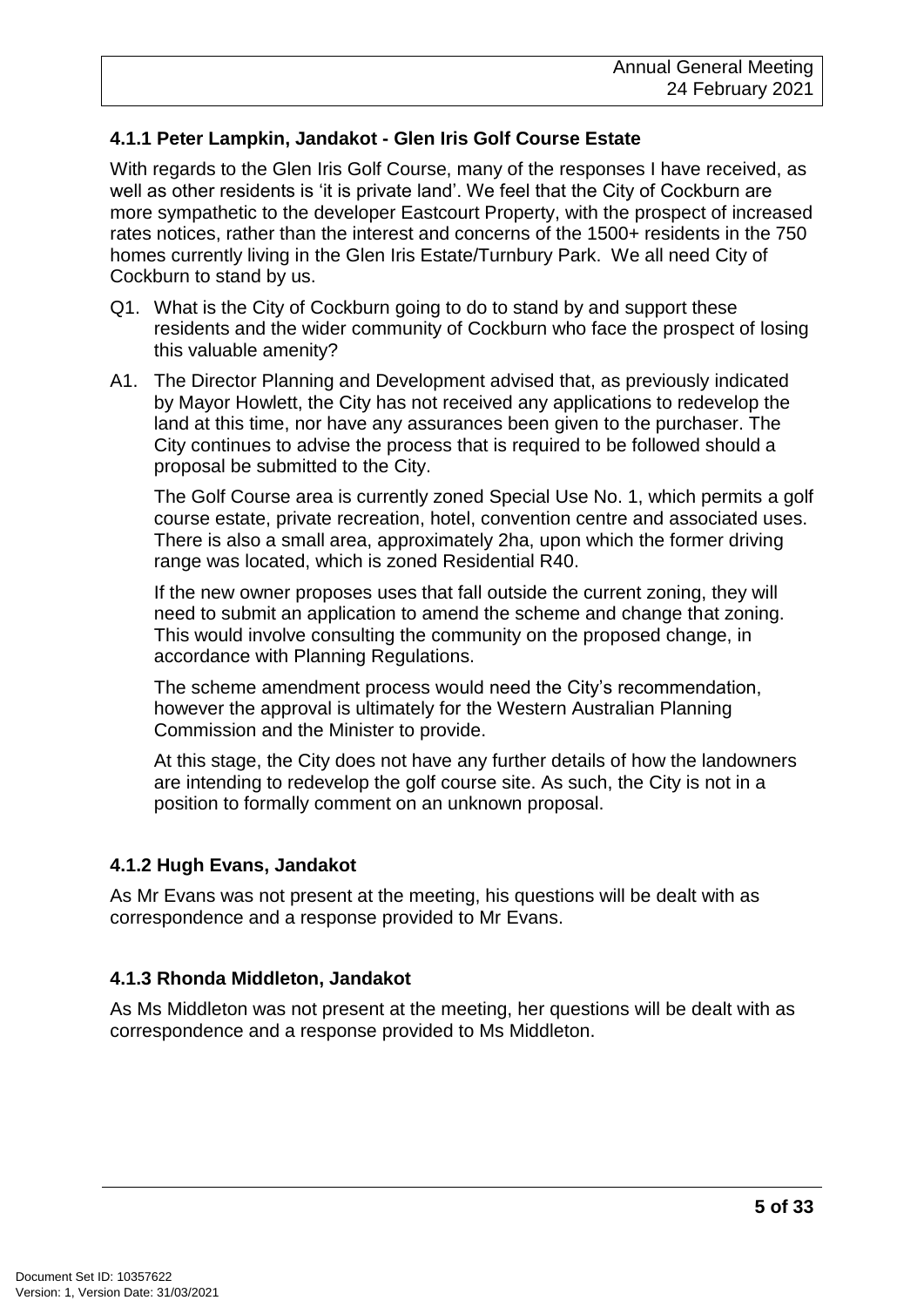#### **4.1.4 Leanne Chaproniere, Jandakot - Glen Iris Golf Course Estate**

Bridge access on Twin Waters Pass. Ownership of the bridge at Twin Waters Pass in the Glen Iris Golf Course Estate.

- Q1. Could the Council confirm who owns the bridge on Twin Waters Pass that provides access to in excess of 100 houses located on the inside of the previous Glen Iris Golf Course? We have heard that the developer is planning to remove the bridge.
- A1. The Director Planning and Development advised the bridge and the road are dedicated as local roads, which are managed and maintained by the City.
- Q2. Regarding applications to rezoning and redevelopment, what would your expectations be in regard to the planning scheme and scheme amendments?
- A2. The Director advised, that as previously stated, there are currently no applications that have been submitted to the City by the current landowner.

If the landowner is proposing any uses that fall outside current zoning, they will be required to apply for a scheme amendment to change zoning of the land.

If the current landowners do lodge a scheme amendment, there are certain requirements they must fulfil, in particular public consultation. The City is bound by planning regulations to comply with those requirements around how they are advertised and who they are advertised to.

Following the closure of submissions, the City would reconsider the matter and provide a recommendation to the Planning Commission. The Planning Commission would then assess the City's determination and make a recommendation to the Planning Minister. The Minister would then ultimately make a determination on the scheme amendment.

- Q3. Ongoing Health Monitoring. Can the Council outline its priority actions to immediately mitigate the excessive dust that it has been advised by a large number of residents is being created by ongoing works within the Golf Course land?
- A3. The Director advised the City has been dealing with a small number of ongoing complaints involving dust.

The City has been monitoring the situation and working with residents to define the extent of the dust being released to determine whether it is excessive.

Recent weeks in Perth have been extremely hot and dry with unusually strong easterly winds, so there is a lot of dust around everywhere, not only in Glen Iris.

The City has, however, been in in contact with the landowner, who has made a commitment to secure the site to prevent vehicle access, establish internal access roads, install dust fencing, and hydro mulch any sites where dust may be emanating.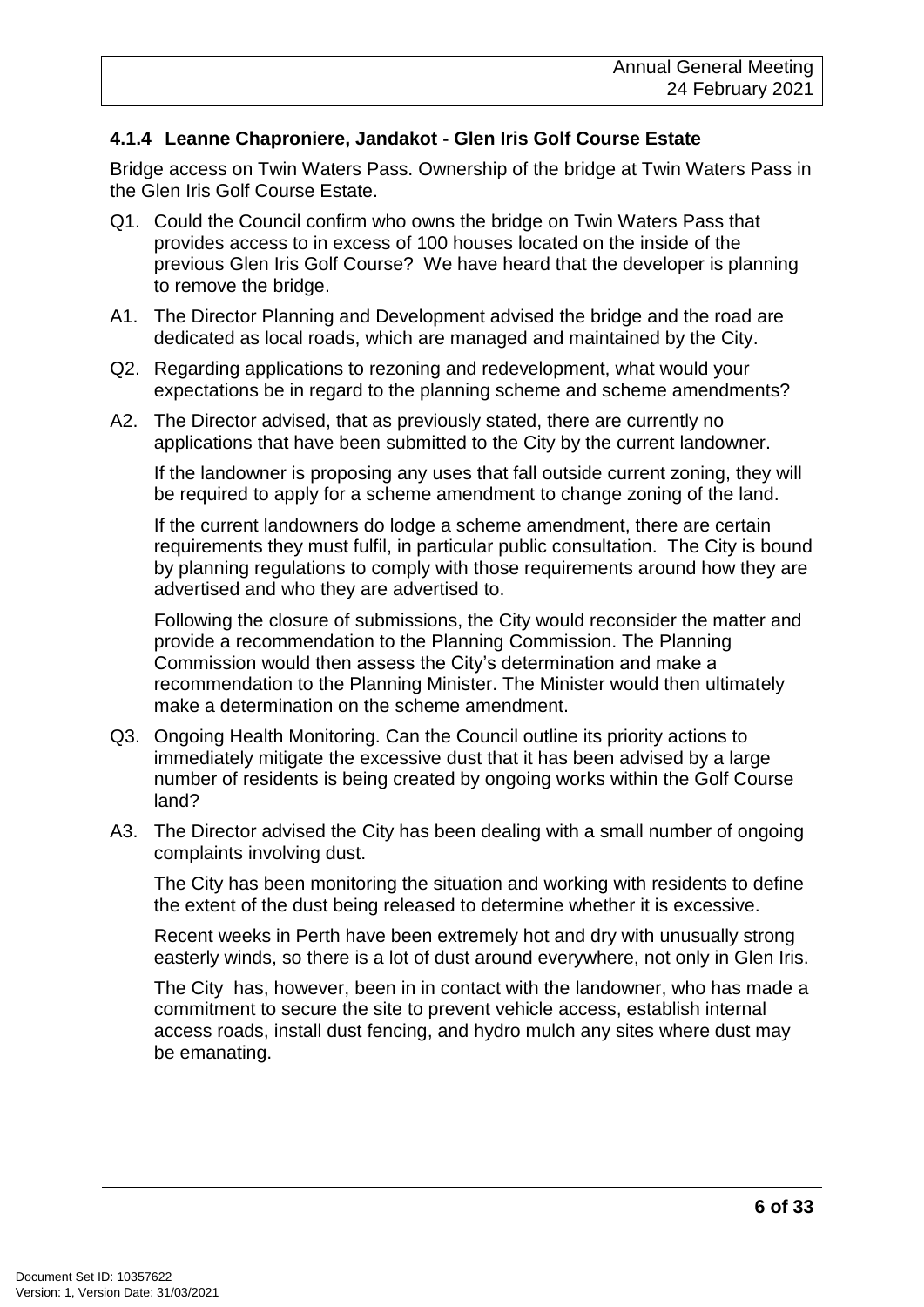#### **4.1.5 Neil Bell, Jandakot - Glen Iris Golf Course Estate**

Pertinent to the Glen Iris Golf Course Estate redevelopment and property development in general, property developers may engage with the local community through focus-workshops, under the banner of public consultation.

In some instances these workshops are manipulated to align with the developer's agenda and inputs from attendees and the community ignored.

In the case of Eastcourt/Acumen and Glen Iris, there have been numerous complaints submitted to Council alleging misleading and deceptive conduct, and evidence exists of failure by Acumen to adhere to the Workshops' agreed Code of Conduct and Terms of Reference.

It is understood that outcomes of public consultation are integral to the planning process and attendant decisions by WAPC to approve/deny.

- Q1. Will Council, as elected representatives of the community, support enactment of local-legislation, banning Cockburn Shire property development submissions by developers, and any agents or representatives, who have been determined to have engaged in misleading and deceptive conduct?
- Q2. Will Council, as elected representatives of the community, take steps to investigate Eastcourt/Acumen to determine whether their conduct within the scope of the Glen Iris Golf Course redevelopment public consultation has been misleading and deceptive?
- A1,2. The Director Planning and Development advised that community engagement activities undertaken by Eastcourt and Acumen in 2020 and early 2021 do not form part of the City's formal planning assessment process. Rather Acumen have chosen to undertake pre-engagement activities at their own will to assist them in preparation of a proposal for the development of the area.

When a proposal is received the City will follow a due process set out largely for the City to follow in accordance with the Planning and Development Act and the Regulations. This includes engaging with affected landowners, residents and the relevant agencies and service providers to ensure an effective assessment process is undertaken.

The City is not able to make a determination on whether any private consultation undertaken is misleading or deceptive. The City will undertake its own consultation to determine the position of residents on any proposal to rezone the land.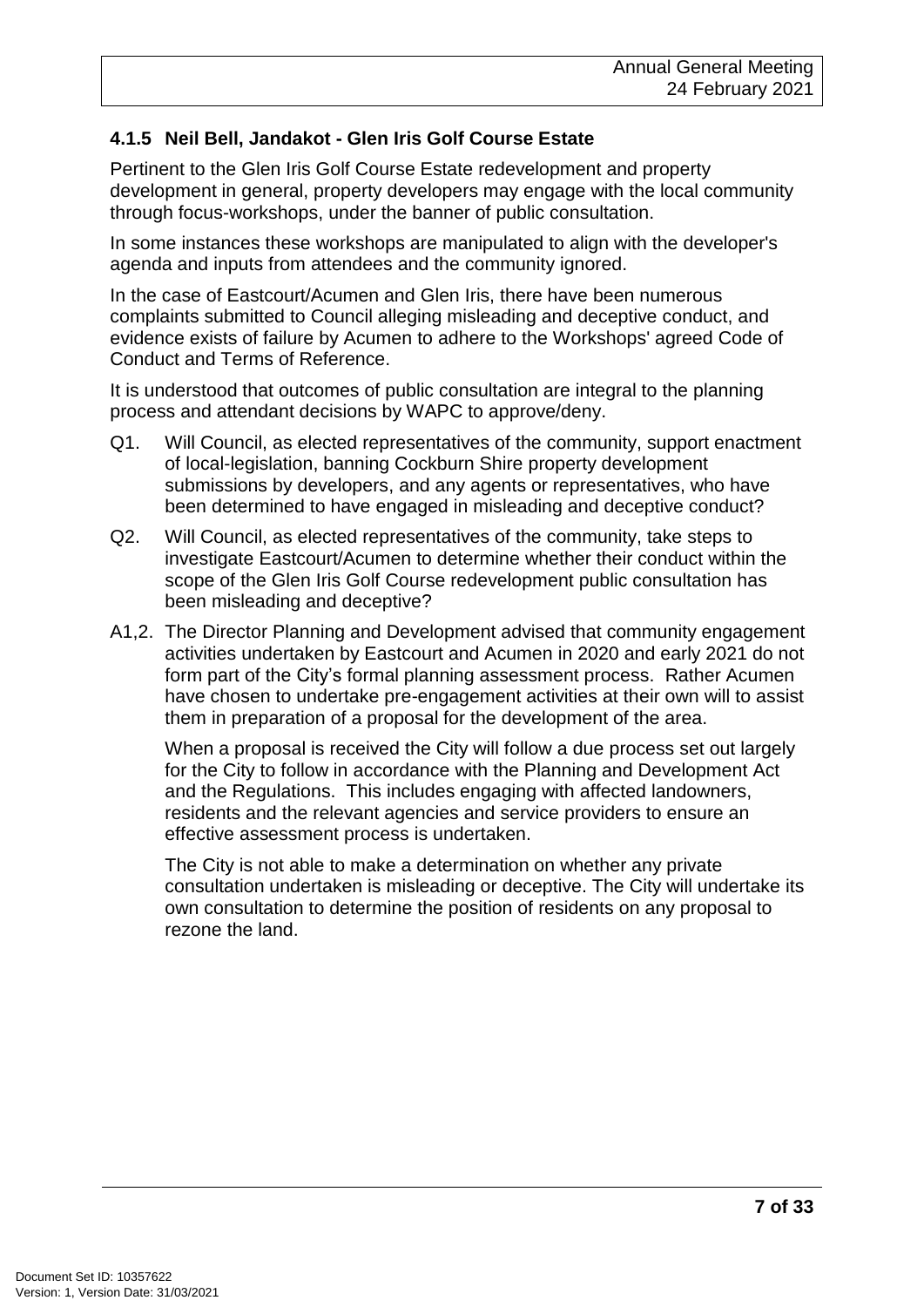#### **4.1.6 Annabelle Outschoorn, Jandakot - Glen Iris Golf Course Estate**

- Q1. Does City of Cockburn object to residents of the Glen Iris Golf Course Estate displaying signage on their own private property, expressing their views of the proposed development, and if so, please provide the legislation which shows that this is not permitted, even if it is within their own property boundaries?
- A1. The Director Planning and Development advised the City is aware that signs were being placed by residents within verge areas. The City's *Consolidated Local Laws 2000* make provision for signs not to be erected within verges or any public areas.

Should residents wish to promote signs then there may be scope to undertake this behind their front property boundary line.

The signs that were displayed on Council verges were in contravention of the City's Local Laws and as a result were removed and impounded by City rangers.

#### **4.1.7 Janette Mouttet, Jandakot - Glen Iris Golf Course Estate**

My questions are related to the two (2) species of West Australian Black Cockatoos that roost and forage at the 54.9 hectare, 18-hole Glen Iris Golf Course, Jandakot.

- Q1. Is the City of Cockburn aware that Black Carnaby Cockatoos and Red Tail Black Cockatoos frolic, rest or sleep in the mature tall trees, generally located next to the water bodies at the Glen Iris Golf Course?
- A1. The Director Planning and Development advised that no, the City is not aware, however if there are any trees that are identified as known roosting or feeding sites and they are proposed to be removed, the proponent is obligated to refer the matter to the Federal Department of Agriculture**,** Water and Environment.
- Q2. Is Council aware that with Eastcourt Property Group removing the water source from the golf course, water bodies and golf course grass land/ vegetation, that there has been severe loss, degradation and impact to the surrounding feeding and watering habitat of the two black cockatoos?
- A2. The Director advised that, given that black cockatoos are highly mobile, the removal of artificial water bodies is unlikely to be considered to be a significant threat to these species, under the EPBC Act. The Federal Department of Agriculture, Water and Environment, however, would make that determination.
- Q3. Council aware that both Black Cockatoos are protected under the *Environment Protection and Biodiversity Conservation Act 1999* (EPBC Act) under endangered/vulnerable classifications?
- A3. The Director answered yes.
- Q4. Are Council aware that these classifications make threatened species and ecologic communities a matter of national environmental significance under the EPBC Act?
- A4. The Director answered yes.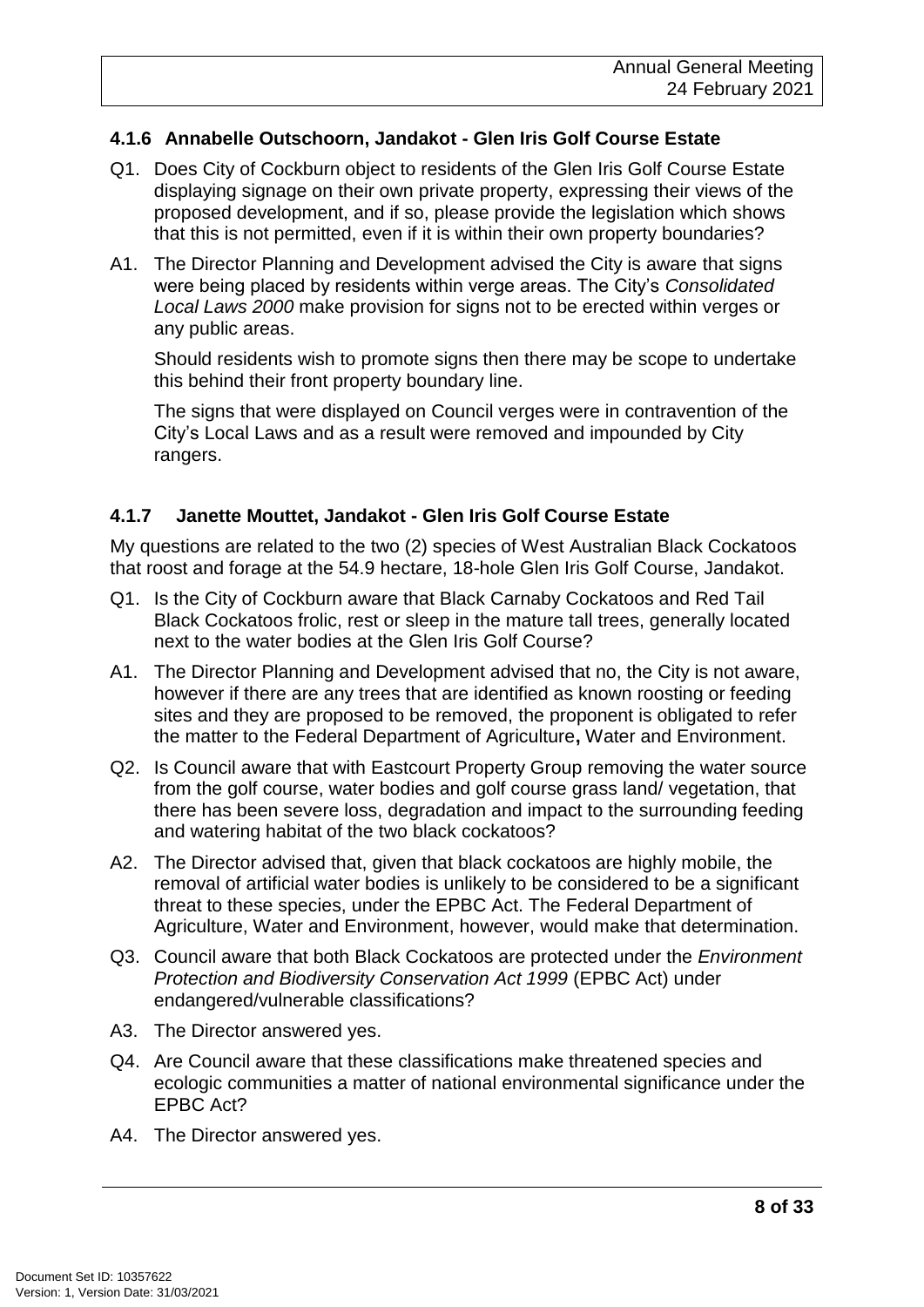- Q5. Did Council seek guidance from the Australian Government Department of the Environment before allowing Eastcourt Property Group to impact the Black Cockatoo water source?
- A5. The Director advised no, the City has no authority to prevent draining of artificial lakes on privately owned land.
- Q6. Did Eastcourt or the company they have engaged Acumen Development Solutions (or any other company) provide Council any condition audit and/or any technical information via way of a professional analysis report, that stated that the golf course pumps and pipes were at end of their design life or alternately no longer functional.
- A6. The Director advised no, noting that this is privately owned infrastructure, located on privately owned land.
- Q7. Does the Council take the official stance that due to it being private land the property developer was within their rights to drain the six out of seven golf course lakes to date?
- A7. The Director advised that, given the land is privately owned land, the landowner is within their rights to drain the lakes. The City has been informed that the landowner has taken reasonable steps to protect various species associated with those lakes.
- Q8. Is Council aware if Eastcourt have sought permission from the Australian Government Department of the Environment before removing the threatened cockatoo species water sources?
- A8. The Director answered yes.
- Q9. Is City of Cockburn aware that the Australian Government Department of the Environment takes compliance with the EPBC Act very seriously and investigates alleged breaches by landowners, developers and Councils?
- A9. The Director answered yes.
- Q10. Is Council aware that there is more than one hectare of cockatoo vital banksia woodland habitat at the Glen Iris Golf Course?
- A10. The Director advised City Officers have not seen any detailed flora studies that identify Banksia Eucalypt Woodland, a threatened ecological community, as existing on the golf course site.
- Q11. Is the City of Cockburn Council planning to be advocating on behalf of Carnabys black cockatoos now that there is going to be artwork that features and promotes them at the Cockburn Central Station and includes portrayals in the same artwork of banksias, trees, wind and water?
- A11. The Director advised that the City will always advocate for the protection of wildlife however it is the Federal Department of Agriculture, Water and Environment and/or state agencies such as the Department of Water and Environmental Regulation, that are the ultimate decision makers in that regard.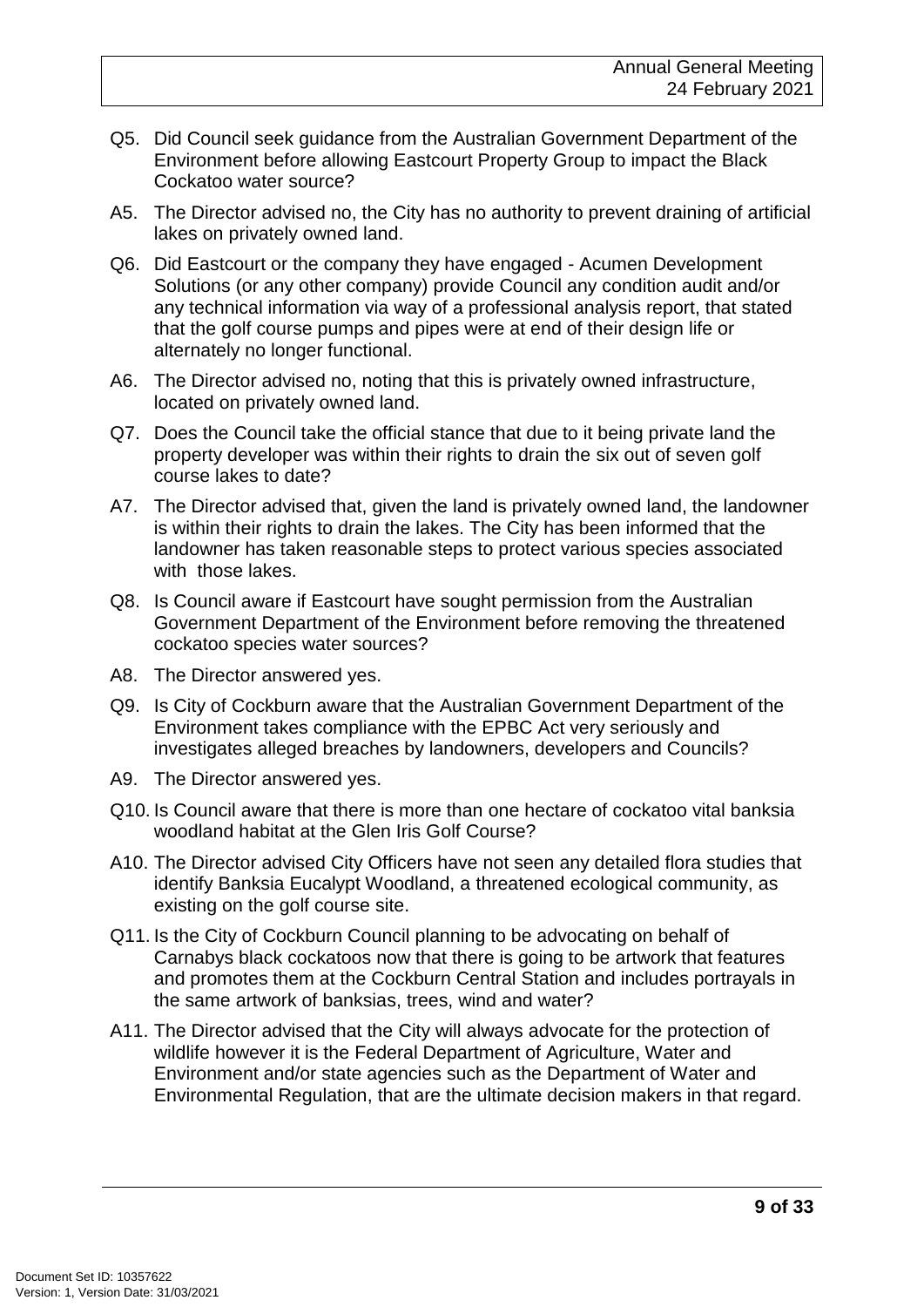#### **4.1.8 Jason Silvester, Jandakot - Glen Iris Golf Course Estate**

- Q1. What protection can they provide to the existing healthy trees and bushes on the land? As we understand it, the developer may remove some if not all trees and bushes.
- A1. The Director Planning and Development advised that any rezoning to facilitate any redevelopment for residential development, or any other use within the SU1 zone, is required to be supported by a detailed Flora and Fauna Study. This study would then be considered alongside any other planning considerations to determine whether any vegetation removal is justified.

#### **4.1.9 Ian Readwin, Jandakot**

As Mr Readwin was not present at the meeting, his questions will be dealt with as correspondence and a response provided to Mr Readwin.

#### **4.1.10 Reg Ferguson**

As Mr Ferguson was not present at the meeting, his questions will be dealt with as correspondence and a response provided to Mr Ferguson.

#### **4.1.11 Pam Coughlin, Jandakot – Glen Iris Golf Course Estate**

- Q1. As my home now backs onto a dust bowl, rather than the pristine golf course which I believed was forever, and purchased at a premium price. I request mv rates be reduced significantly?
- A1. The Director Finance and Corporate Services advised the City does not set or participate in the valuation process to determine residential, commercial, industrial, rural or vacant land values used for the rating of all properties.

This process is undertaken by The Valuer General of WA, in the State Government's Landgate Department, wholly independent of Local Government in Western Australia.

If a ratepayer believes the value of their property has been impacted by dust or the loss of amenity, a written objection can be lodged to the Valuer General's Office.

The Director offered to meet with Ms Coughlin after the meeting to fully explain the process to her.

#### **4.1.12 Priyanka Bhattacharjee, Aubin Grove – Anti Social Behaviour**

As Mr Bhattacharjee was not present at the meeting, his questions will be dealt with as correspondence and a response provided to Mr Bhattacharjee.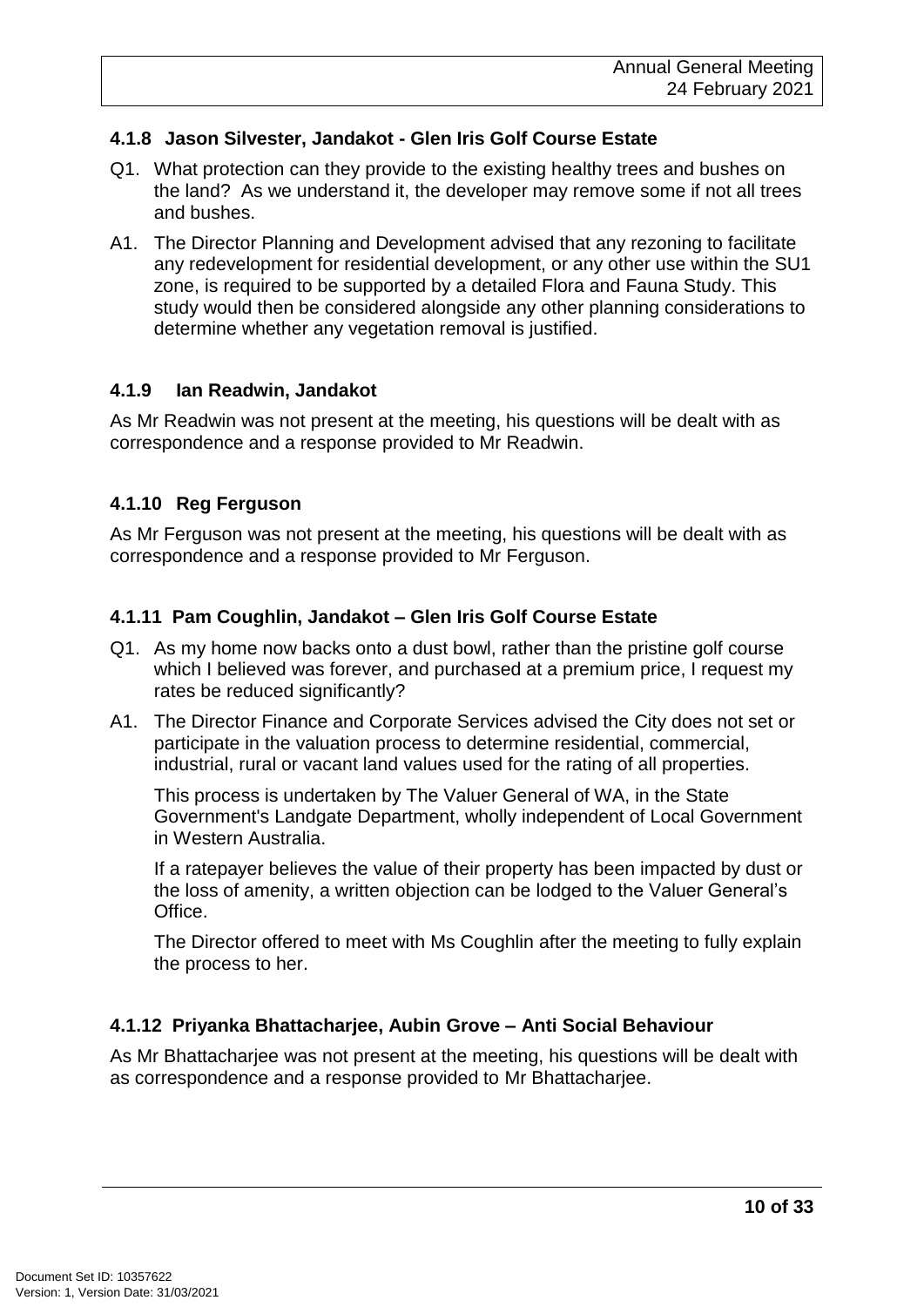#### **4.1.13 Tracey Atkins, North Coogee - Animal Management and Exercise Plan**

As Ms Atkins was not present at the meeting, her questions will be dealt with as correspondence and a response provided to Ms Atkins.

#### **4.1.14 Lucia Benova, Spearwood - Animal Management and Exercise Plan**

- Q1. Does the City have a current proposed timeline of the phasing out of the current Ammunition Jetty and the build of the new one?
- A1. The Acting Director Engineering and Works advised the Ammunition Jetty is managed by the Department of Transport. All queries on the demolition and construction program should to be directed to this department.

#### **4.1.15 Daniel Anderson, Lake Coogee - Animal Management and Exercise Plan**

We completed an online consultation questionnaire for this topic and there was no indication that dogs would be banned, there was even the suggestion that it would become an off-lead dog area.

- Q1. How was the decision made to ban dogs completely from this beach when the online consultation survey process made no mention of a complete dog ban from this beach?
- A1. The Director Governance and Community Services advised Council's decision of 9 July 2020 to advertise the Draft Plan for public comment contained a recommendation for the beach area south of the Ammunition Jetty to be changed from a 'dog on leash only' area to a 'dog off leash" exercise area.

In addition, Council requested an assessment on the impacts to local birdlife such a decision may have.

During the subsequent consultation process, the following organisations provided submissions strongly opposed to the area being accessible to dogs at all:

- Department of Sport and Recreation (Woodman Point Recreation Camp)
- Department of Parks and Wildlife (Woodman Point Regional Park)
- Woodman Point Regional Park Community Advisory Committee
- **Birdlife**
- Conservation Council of WA
- Coogee Beach Progress Association
- Jervoise Bay Sailing Club
- Integrate Sustainability (Environmental Impact Assessment)

Also, a large number of individual submissions were received (97 of 155, or 63%) directly objecting to allowing dogs on the relevant beach area.

Council considered this collective information when considering the future status of the beach, and made its decision on 10 September 2020 accordingly.

7.37pm Cr Widenbar departed the meeting and returned at 7.39pm.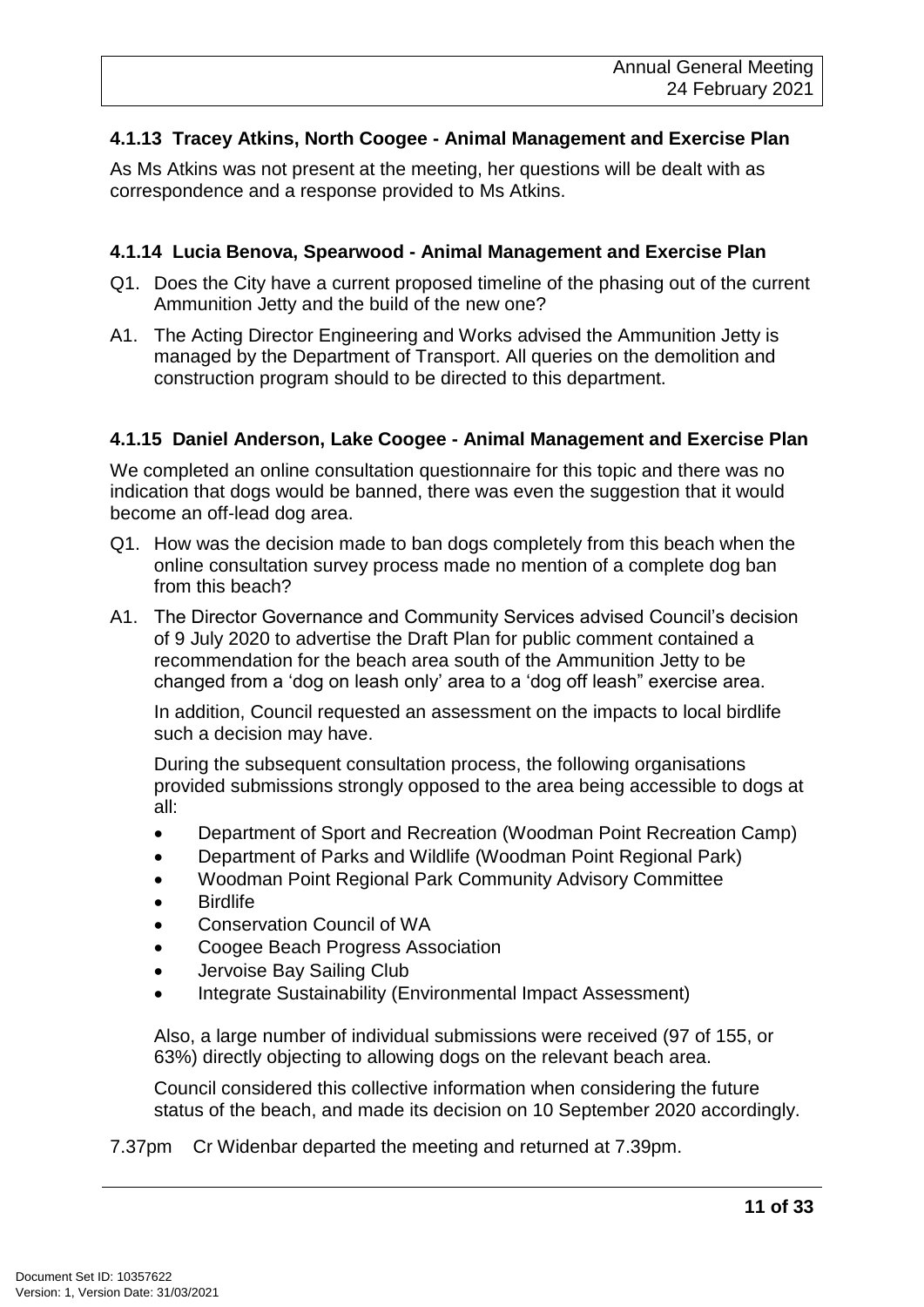- Q2. Will there be fenced off areas planned for the Coogee beach and Woodman Point areas and if so what will be the consultation process with key stakeholders and users of the beach?
- A2. The Director advised that there are no plans to install any fencing at Coogee Beach or Woodman Point.

#### **4.1.16 Jillian Spruyt, Coogee - Coogee Beach Caravan Park**

Q1. Do we have the assurance that the statement and email from Planning and Development Director Daniel Arndt, will be honoured?

That the City are committed to help the residents, being that the City's expectation is that Discovery Parks will contact the park residents and commence discussions with them on what their intentions are on the potential redevelopment of the park, and that after one on one meetings with the residents, if an amicable solution is not accommodated, and the residents needs are not met, the City will not proceed with the lease, or sign the agreement to let Discovery Parks redevelop?

A1. The Director Planning and Development advised Discovery Parks have publicly stated to affected residents that they will have individual one-on-one meetings with all potentially impacted residents to determine their respective needs, abilities and expectations, in relation to their individual sites.

Discovery Parks have advised the City that they are sending out correspondence in the following days that will clearly indicate how the process will evolve in terms on undertaking the one on one meetings.

They have also advised that these discussions will include examining whether there are alternative options or alternative accommodation within their network.

Following the outcomes of those discussions, the City will make a determination on Discovery Park's redevelopment plans and the entering into a new lease.

- Q2. Are the City going to stick by us?
- A2. The Director advised that the City will have to make that determination following the conclusion of any consultation undertaken by residents, and look at that in respect to what is being proposed by Discovery Parks, and any other requirements that are considered by the lease.
- Q3. Will you assure us that any concerns that still remain after the one on one meetings with Discovery Parks, to which I was personally asked by Mr Brun to keep Mr Arndt in the loop, that the City will remain and continue to assist us, until the residents' concerns are met?
- A3. The Director advised that the City will continue to work with all parties to ensure that, wherever possible, resident concerns are considered.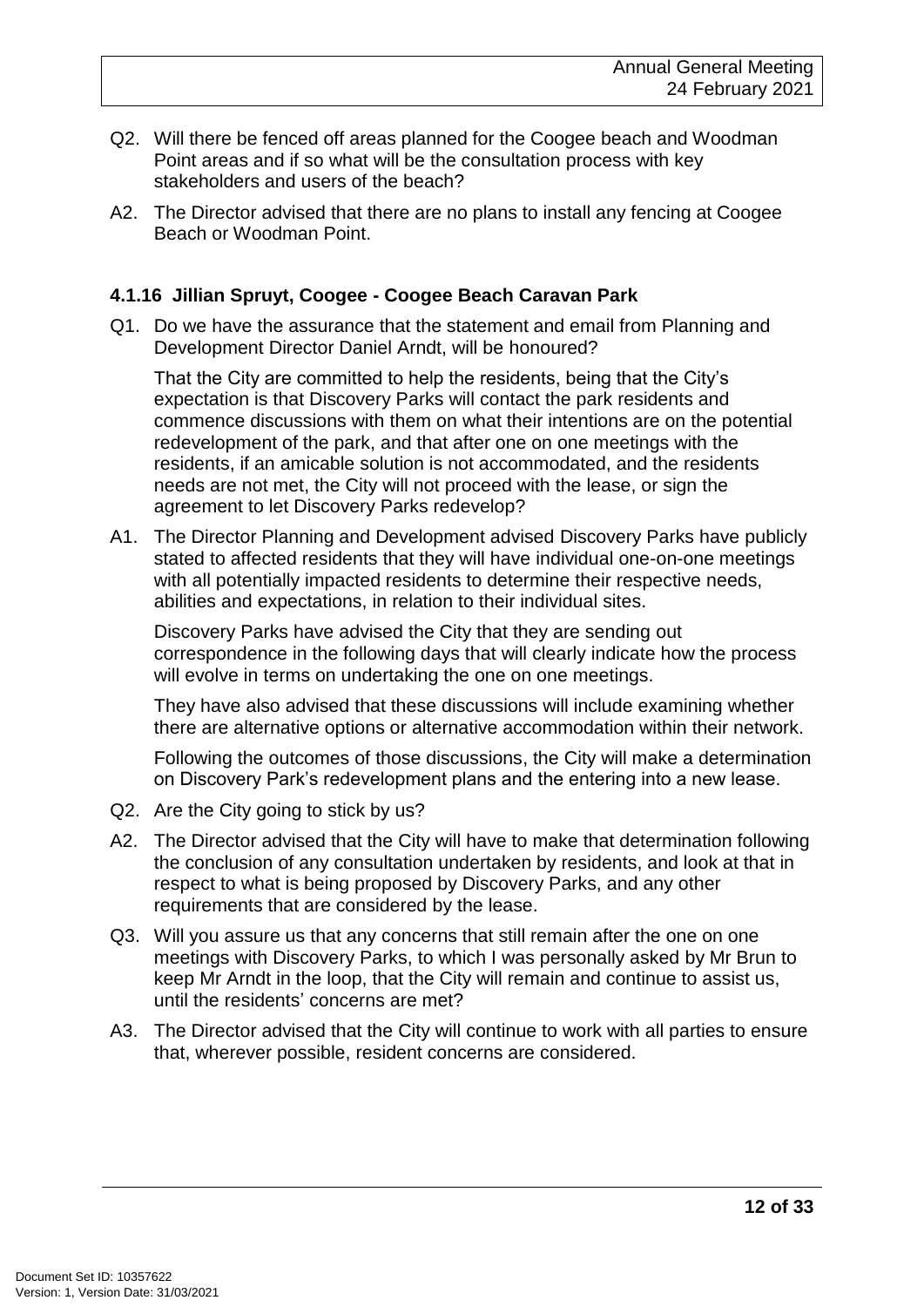#### **4.1.17 Edeltraud Mueller, Coogee - Coogee Beach Caravan Park**

Q1. When we looked at the plans for the future development of Coogee Beach Caravan Park we discovered that a fence is proposed for around the Coogee Beach Caravan Park.

Our question is if the Coogee Beach Caravan Park is part of the community as it is now, with six entrances from the eastern side and four entrances off the beach side, how is the intended proposal by the City to have low fence childproof gated entrances going to affect the Cockburn community as a whole accessing the beach and surrounds?

A1. The Director Planning and Development advised there have been no formal redevelopment plans lodged by Discovery Parks with the City.

It should be noted that the Coogee Caravan Park is a private lease site and as such the owners have a legal right to restrict public access to the site in order to provide security to the residents within the park.

The beach access points are controlled by the City in order to manage and control the environmental impact on the dunal vegetation.

- Q2. In the Business Plan it states 'Key facilities that future leasing could consider as part of the development that will require investment included but are not limited to: 16 items – two of which were fencing, provision of lockable gates', and that all comes from the City of Cockburn. That is under your Business Plan.
- A2. The Director advised the City has made it very clear that for any prospective lessee, that the expectation is that there would be significant upgrades to park infrastructure and listed a number of items that infrastructure could include. It does not say that these items have to be included, however it is an indication of what could be included in the infrastructure upgrades that could be included.

The determination of fencing and gates to the park will be determined in respect of providing security to all resident in the park.

#### **4.1.18 Sally Newsome, Coogee - Coogee Beach Caravan Park**

The reason permanent residents live in Coogee Beach Caravan Park is that Fleetwood were the Park Operators who held the City of Cockburn's head lease.

This was not a beautiful area in the 1980s through the next 30 years until Port Coogee was built. Tourism was not a big earner for this Caravan Park and park home rents contributed to Fleetwood Parks' financial viability.

Our new Park Operator is Discovery Parks with a very different vision of creating a Tourist Precinct, which does not include 40 of the park homes and their owners currently living here.

Residents paid a higher price for their houses because the head lease is held by the City of Cockburn and the Caravan Park is on an A-Class Reserve. People believed they were protected, as did Mr Fran Logan, when discussing Woodman Point and Coogee Beach Caravan Parks (extract from Hansard 13 April 2011) 'as part of the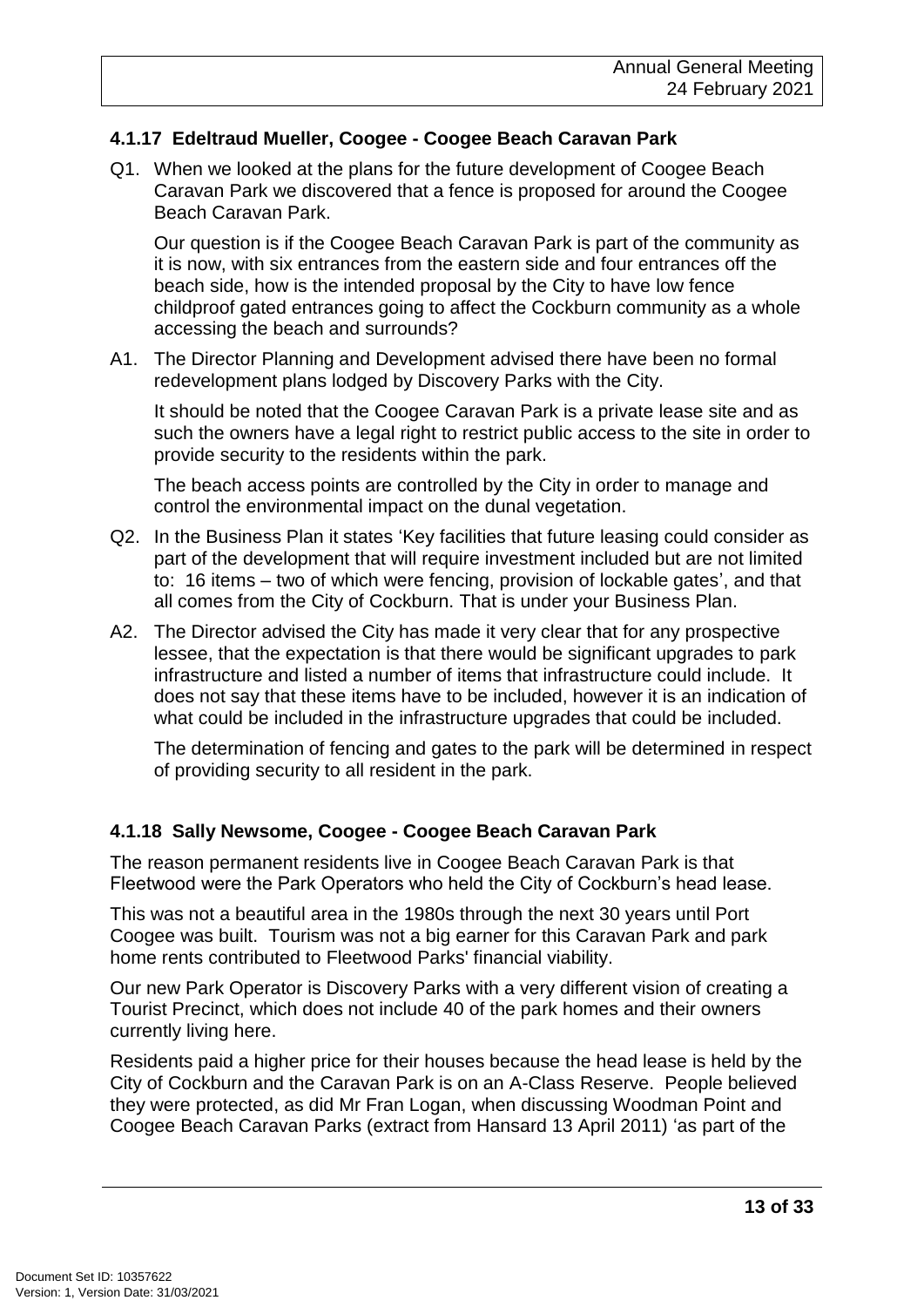Woodman Point A-class reserve. Therefore, there is no threat to residents of those parks being moved on'.

Mr Troy Buswell said "I suspect that will be the model that eventually most caravan parks will be".

Mr Fran Logan "I think that is a good model, to look at that land that is already part of a reserve that can be leased'.

Mr Troy Buswell "It takes the value of the land out of the proposition"

- Q1. I am asking, would Councillors please consider including clauses into the new head lease to safeguard residents of this Park who are under the control of whichever park operator the Council appoints?
- A1. The Director Planning and Development advised that in accordance with the Management Order for the reserve, the site can only be used for the purposes of a Caravan Park, and as such the Coogee Beach Caravan Park is required to provide predominantly short-stay, affordable, accommodation, primarily for leisure tourists.

As set out in State Planning Bulletin 49 – Caravan Parks states: 'where there is any long-stay accommodation, this is required to complement the short-stay sites with a priority given to locating short-stay accommodation on those areas of the site providing the highest tourism amenity. As such any lease for the site needs to clearly reflect the City's statutory obligations in respect to the use of the reserve, and that cannot be contrary to those obligations'.

A more measured approach for the Coogee Beach Caravan Park Development. Residents of the Coogee Beach Caravan Park request:

- Q2. A more gentle approach to the development which allows some of the impacted residents to stay. A few who are now very elderly and unwell, having lived here for 30 to 40 years. They would be dreadfully affected by relocation.
- A2. The Director advised Discovery Parks has stated it will engage with residents on a case by case basis to help find alternative options or alternative accommodation within its network should those residents' current sites be required for any future redevelopment.
- Q3. A more reasonable approach that ensures the development isn't built at the expense of residents' life-savings.
- A3. The Director advised the City will take a balanced approach in respect to any proposed redevelopment, acknowledging that the park requires significant upgrading to bring it to acceptable standards for a Caravan Park.
- Q4. A more sensitive approach to the A Class Reserve we live in, with its precious ecosystem and unique native wildlife.
- A5. The Director advised that any proposed redevelopment will also need to minimise any potential environmental impacts.
- Q5. A more informed approach encompassing the history of this place. The quiet healing properties of the bushland and the sunsets might be more beneficial to the wider Cockburn community than a tourist precinct. Residents of Coogee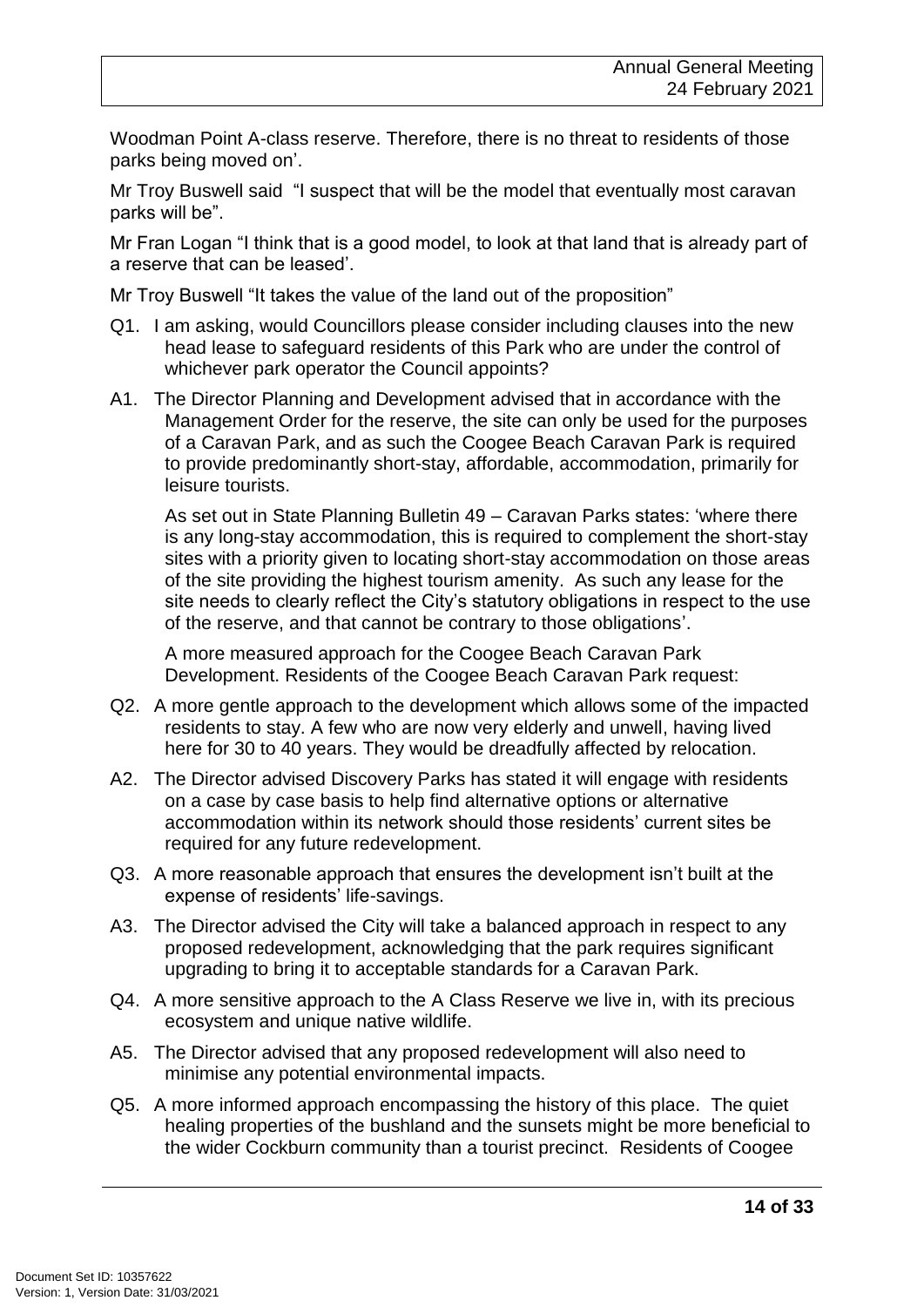Beach Caravan Park ask Councillors to support a more measured approach for the proposed redevelopment?

A5. The Management Order for the reserve, the site can only be used for the purposes of a Caravan Park, and as such the Coogee Beach Caravan Park is required to provide predominantly short-stay accommodation primarily for leisure tourists.

Under the State Planning Bulletin 49 – Caravan Parks, which the City is legally required to pay due regard to, states that where there is any long-stay accommodation, this should complement the short-stay sites with a priority given to locating short-stay accommodation on those areas of the site providing the highest tourism amenity.

#### **4.1.19 Neil Smith, Coogee - Coogee Beach Caravan Park**

- Q1. I am apparently in the area that is impacted by what the developer plans to do. I am asking if there are Councillors here who would support a development plan which targets elderly, aged people, some sick people, would they vote to support an inhumane cruelty to elderly people?
- A1. Mayor Howlett explained that Elected Members are not able to prejudge or make a decision on a matter before it comes to Council. The administration prepare a report that is then considered by Council.

No Elected Member can say they will support this matter now, or at any time up until a report is received from the City's administration. No Elected Members are able to provide that security or support in response to your question, but I thank you for your question.

7.55pm The Risk and Governance Advisor departed the meeting and returned at 7.58pm.

#### **4.1.20 Jillian Spruyt, Coogee - Coogee Beach Caravan Park**

- Q1. We are having one on one talks and you just said that we may be relocated to other parks belonging to Discovery Parks, like Woodman Point. I don't understand why anyone would want to go there, if I am considered a caravan on a short term accommodation.
- A1. The Director Planning and Development advised the City is unable to comment on individuals' situations, as the City is not party to any periodic agreements that those long stay individuals may have with Discovery Parks as the lessee.

Further, it is up to each individual landowner to have those discussions with Discovery Parks. At the conclusion of the discussions, the City will look at any redevelopment plans that Discovery Parks has for the caravan parks and weight up what the benefits are and what the resultant actions that the redevelopment will have on some of those long stay residents.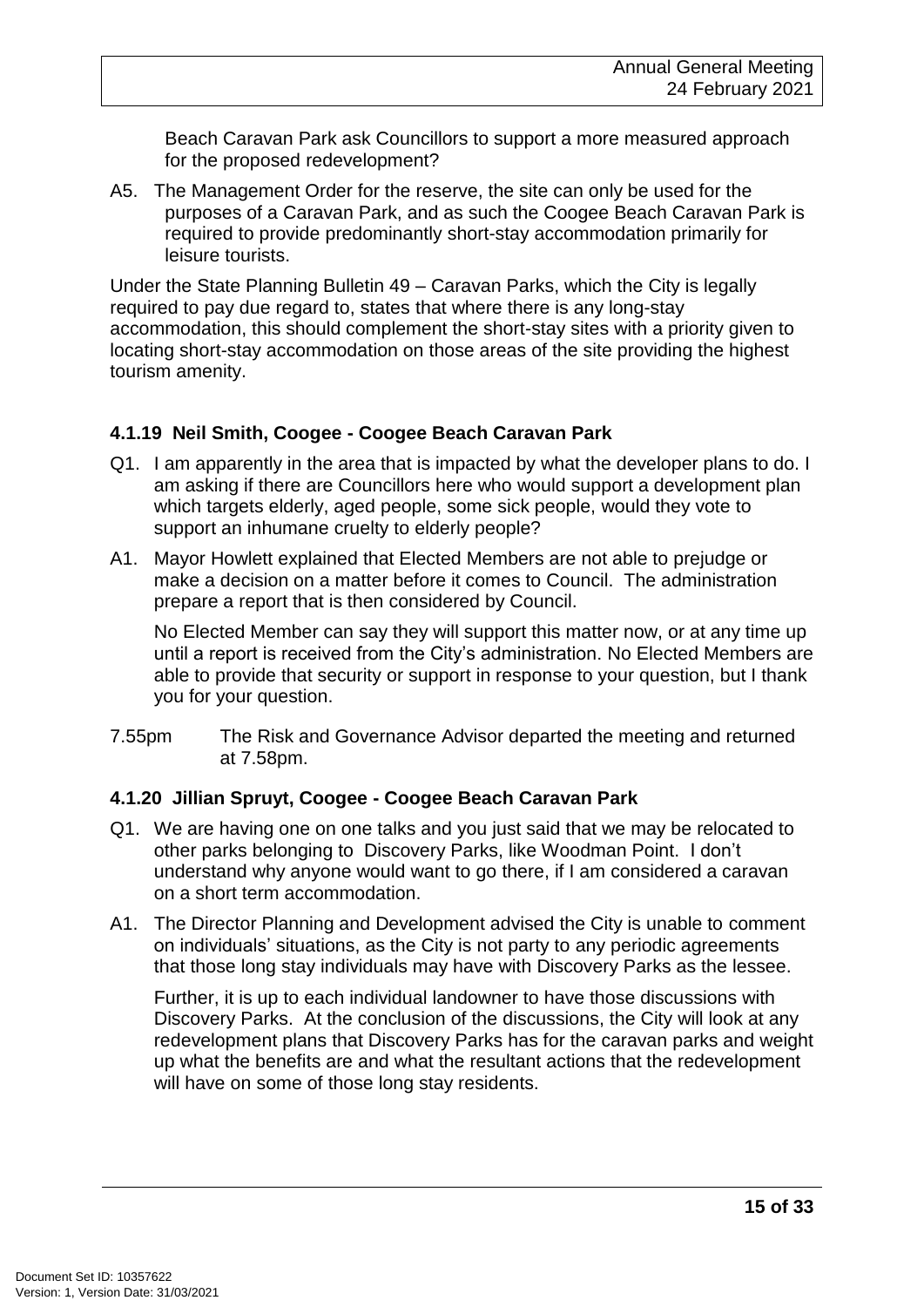#### **4.1.21 Edeltraud Mueller, Coogee - Coogee Beach Caravan Park**

- Q1. You say we are only a Caravan Park. I have lived there for 21 years. Originally Fleetwood was allowed by the City to have houses there and they put park homes there. So how come the City has allowed park homes on the caravan park for all those years, when we pay site fees which partly go to Council rates?
- A1. The Director Planning and Development reiterated the City is governed by the Management Order. The reserve is owned by the crown and the state government then determines what powers the City can undertake in relation to the site.

It is very clear that the only use the City is permitted to let occur is that of a caravan park.

The legal definitions of Caravan Parks are then contained within the suitable legislation.

As previously indicated, the state government has also produced a State Planning Bulletin to add further clarification on how a caravan park should be developed.

The State Planning Bulletin states Caravan Parks can include vacant sites, caravans and park homes, so these can be considered, however, the main element is that all those structures or buildings have to be removable structures, that is they can be removed from one site to another site, or from within the caravan park to outside the caravan park. This is a statutory obligation to which the City is required to comply with.

- Q2. The homes can be moved but you don't class them as a caravan. What do you class them as?
- A2. The Director advised the classifications for caravans are those that have wheels and axels and are able to be moved. Park homes are defined as structures that can be relocated, that is they can be physically moved and are not attached to the ground they are located on. As indicated before, under the State Planning Bulletin, both these types of accommodation can be considered within a caravan park.
- Q3. Our home has got wheels underneath it, so is it a park home or a caravan?
- A3. The Director advised that, as he was not familiar with Ms Mueller's particular park home, the question would be taken on notice.

#### **4.1.22 Deanna Curran, Hamilton Hill – Animal Management and Exercise Plan**

- Q1. Regarding the submissions and comments put forward, through Birdlife, they actually misled a lot of their followers, saying that the beach was already off leash. So how do those comments get used to close down the beach?
- A1. The Director Governance and Community Services advised that information was provided in the report to Council and subsequently adopted, so Council did take that into consideration.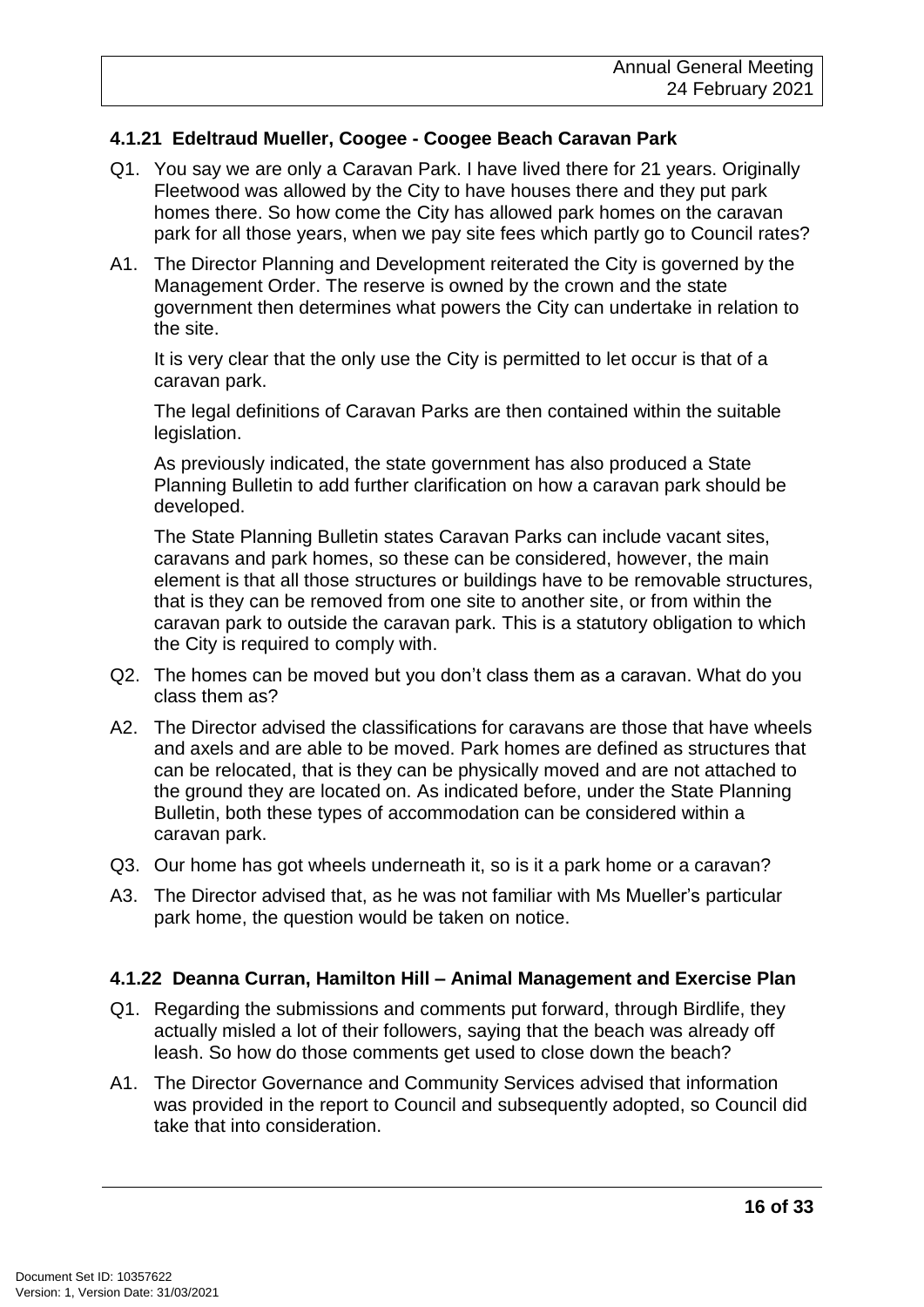- Q2. Regarding the submissions, Birdlife said that people didn't need to be a resident of Cockburn, so how come you will accept submissions from them that don't even live here, but people here today that may not live just in Cockburn, but outside, can't actually say a vote. How is that allowed?
- A2. The Director advised that, in relation to the Annual General Meeting, it is a requirement that only electors of the City of Cockburn are permitted to vote.
- Q3. I am talking about in general. Because we were told that our online submission, to get the beach back wouldn't be accepted, because you couldn't guarantee who lived here. We were told we had to use your written format, which we have done. Then we were told we had to highlight who live here and those who doesn't. How can people who want to support to bring the beach back, who travel to use this beach, bring money to this area, how can you then cause that to then say we are not going to allow them, but we are going to allow them to shut the beach?
- A3. The Director advised that, with a hard copy petition, as long as it is able to be identified who the signatory is, for the purposes of providing that information to Council, that is acceptable, and he does not know where Ms Curran got the information that that was not acceptable.
- Q4. How many submissions are from the Birdlife followers who were all misled by saying it was already an off-leash beach. I have proof of them misleading people. It was already an off-leash beach. So there was no damage being done, people were taking care of their dogs, walking on-lead. So all of a sudden it was being passed by people that don't even live here.
- A4. The Director advised that was a part of the Council decision, on which he could not comment.

#### **4.1.23 Michelle Abbot de Rivera, Coogee Beach Caravan Park**

- Q1. With the City of Cockburn's lease expiring on 16 July 2022, and with the proposed amendment on the Management Order being changed from 21 years to 42 years, am I correct in saying the proposed redevelopment is not actually Discovery Park's idea, but it is actually the City of Cockburn's idea?
- A1. The Director Planning and Development explained that Discover Parks have a lease with the City which expires in June 2022. The City does not have a lease on the land. There is a Management Order in place over the land itself, but there is not actually a lease.

The Reserve is subject to a Management Order. The Management Order grants the City the power to manage and maintain the Reserve, and also to issues a lease for the purposes of a Caravan Park. That lease expires in July 2022.

The City has therefore embarked on a process of trying to identify a suitable proponent to take on a new lease over the site. As part of that process, the City also recognises that most of the infrastructure within the Caravan Park needs to be replaced or significantly upgraded.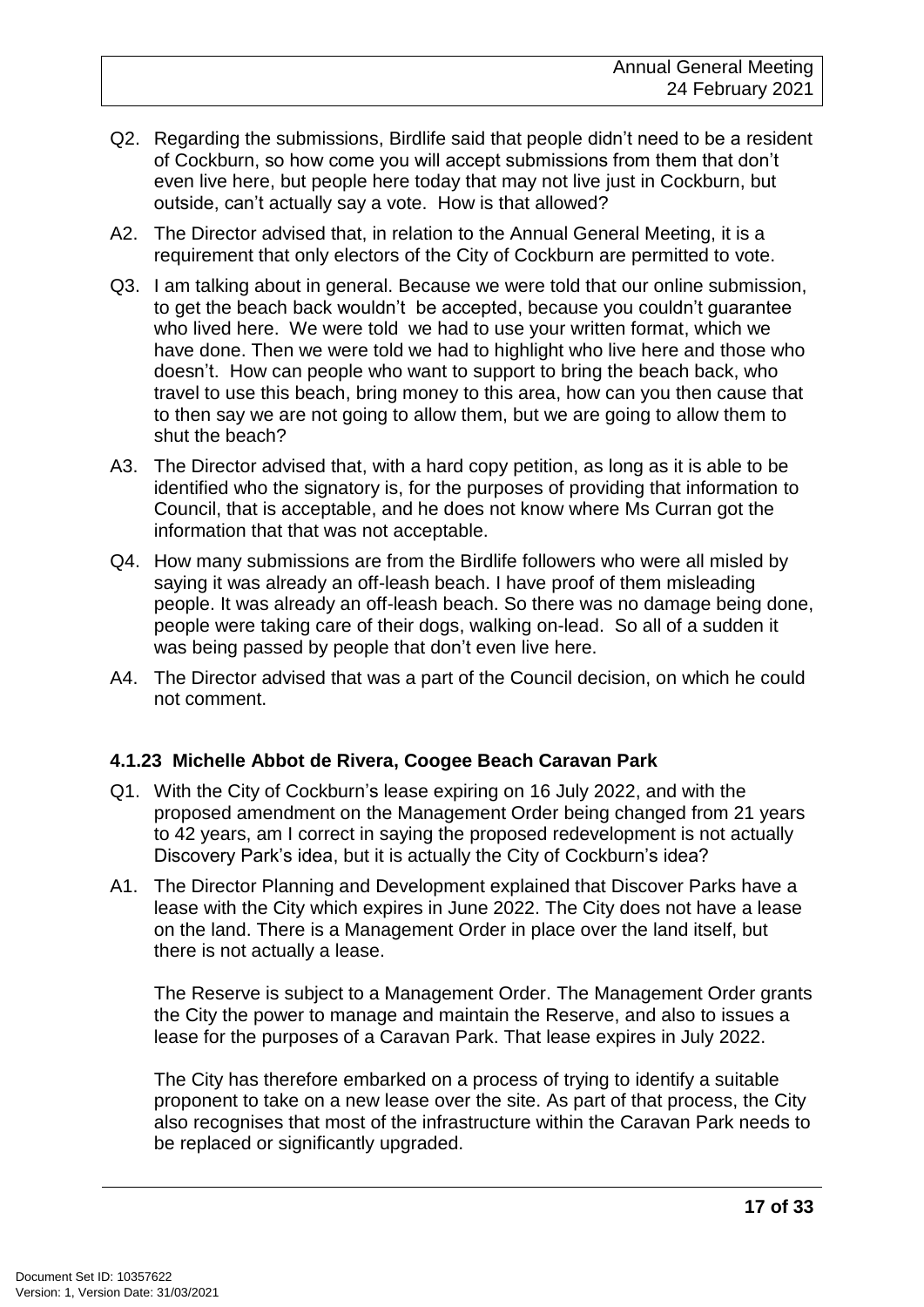Part of that Expression of Interest process that the City followed was to try and work out potential operators who would be financial enough to invest to replace and upgrade existing infrastructure.

The other objective, as clearly outlined previously, is that the City is required to comply with a number of statutory obligations, in that a Caravan Park is required to be predominately short stay accommodation, and that is not the current case that exists. The City are also looking at an operator that can facilitate the change to bring the Caravan Park into line with the statutory obligations that the City must comply with.

- Q2. Was it the City of Cockburn's initial plan for the redevelopment, not Discovery Parks?
- A2. The Director advised, as previously stated, the City was looking at organisations that were able to take on the lease of the sight and provide significant investment into the site, to bring it up to the standards that would be expected of a modern Caravan Park.

Discover Parks came back and indicated they would be able to, but in order to facilitate that, they would need to look at redevelopment of the park, or portions of the park, to increase or look at the tourist short stay accommodation component. That is in line with the state government's bulletin which the City must legally pay due regard to.

- Q3. Are any Council Members aware of the conditions and why they were put on this Reserve A Class land in the first place, like what the actual intent was with the conditions placed on it?
- A3. The Director advised the conditions that are required on Council are clearly stated in relation to the Management Order and the relevant legislation associated with Caravan Parks and camping grounds.
- Q4. The land was bequeathed by the Powell family to the commonwealth

with two conditions imposed on it. One condition was that it must remain a Caravan Park. No too sure where you get your definition of a Caravan Park, according the Landgate and ALSO other federal parliament offices, it is totally different from what you believe it is with only the short stay on it, are you aware of why those conditions were imposed on the bequeathed land in the first place, by Walter Powell. What he wanted it to stay as and why?

A5. The Director advised Council is required to comply with the legislation and the indication in terms of the Management Order. The history, in terms of the site, does not have any bearing on that as it is purely on the basis of Council's legal and statutory obligations, which must be fulfilled.

The definitions of a Caravan Park are clearly explained within the legislation, and as indicated previously, is also further clearly clarified through State Planning Bulletin 49, relating to Caravan Parks, which then goes on to clarify how a Caravan Park should be developed and operated.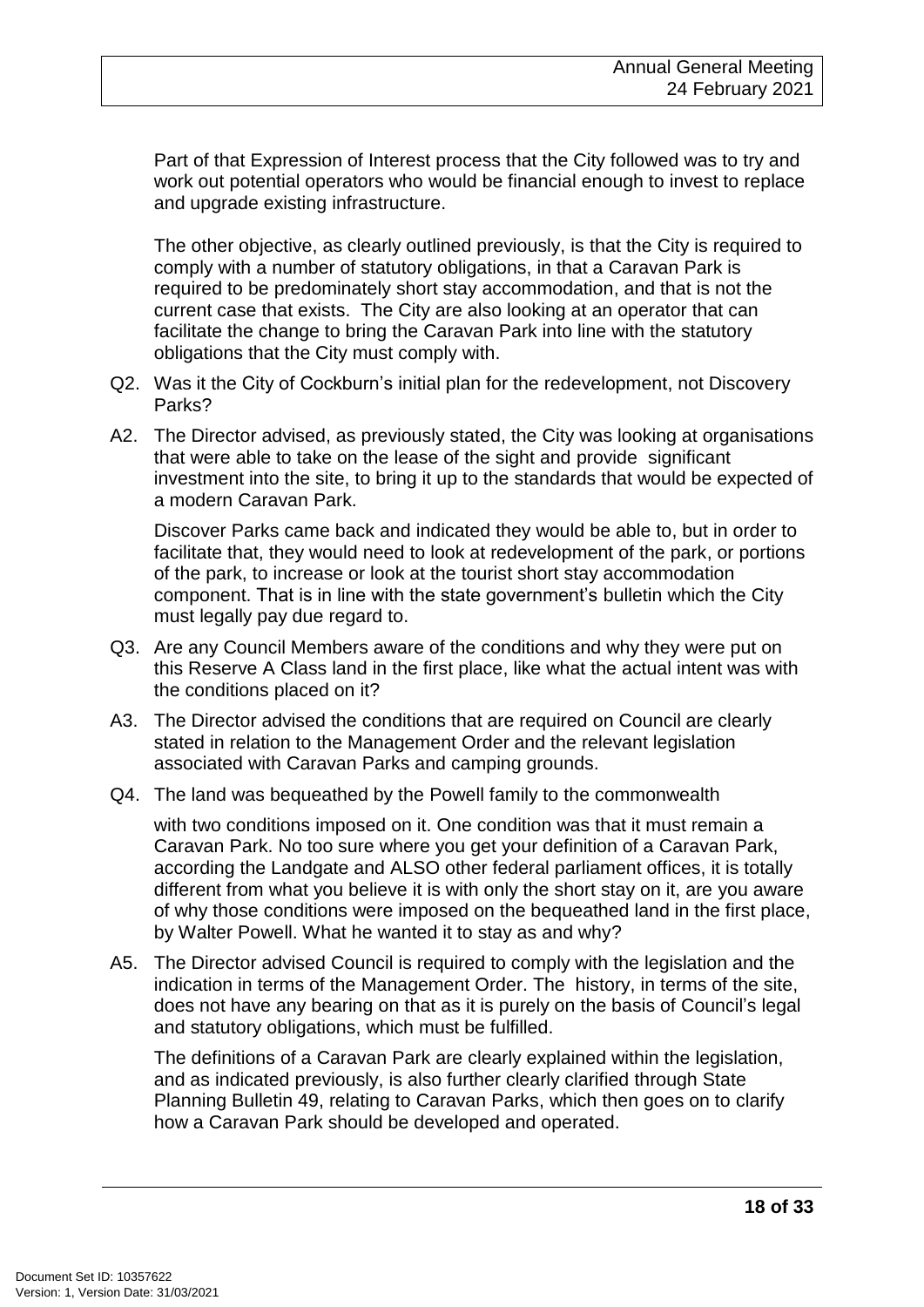- Q6. So you are saying that the City of Cockburn is not on a lease for that particular land?
- A6. The Director reiterated the site is a crown reserve with a Management Order, which is made out to the City There is no lease between the state government, or the crown, and the City. The City then has the power to enter into a lease with a third party, which in this case is Discovery Parks.

#### **4.1.24 Michael Smith, Jandakot - Glen Iris Golf Course Estate**

- Q1. Should a large number of priority species exist in a place like Glen Iris I refer to the quendas. If these animals do not relocate well, you cannot dump them in the bush. They are territorial, they are argumentative. If large numbers existed, what would the City do with these animals, would they provide specialised accommodation because there could be large numbers?
- A1. The Director Planning and Development advised prior to a rezoning application being approved, a detailed Flora and Fauna Study would be required to be submitted. The study would provide information on what species of flora and fauna exist on the property and would indicate how that flora and fauna would be accommodated within any development.

As no application has been lodged, the City does not have details of any Flora and Fauna studies that have been undertaken, however as I said, that would be an obligation that the proponent would have to provide before Council would consider a proposal to change the zoning.

- Q2. If you have a large number of a specific priority 4 animal, where would you put it?
- A2. The Director advised he could not provide an answer to a hypothetical question when there is no information or details available on how large a population of quendas exists on Glen Iris, or other details on their habitats within the Glen Iris Estate.

As indicated, that would have to be part of a Flora and Fauna Study that would need to be submitted. On that basis, the City would then have to make a determination as to what would be appropriate in respect to those fauna populations.

- Q3. I accept your comments, but the questions is: Cockburn is a very environmentally friendly Council. If you had a large number of any specific rare species that could not be put in the bush, would you provide facilities to take care of those animals, irrespective of Glen Iris or any other development?
- A3. The Director reiterated that he could not comment on a hypothetical situation, and that the City's experienced officers would need to assess the available information. Every situation is going to be different, and is going to be handled differently. Once again, it will depend on actual specifics, like the type of fauna, the numbers, the size of the area where they are located. As a result, I cannot provide an answer to your hypothetical question.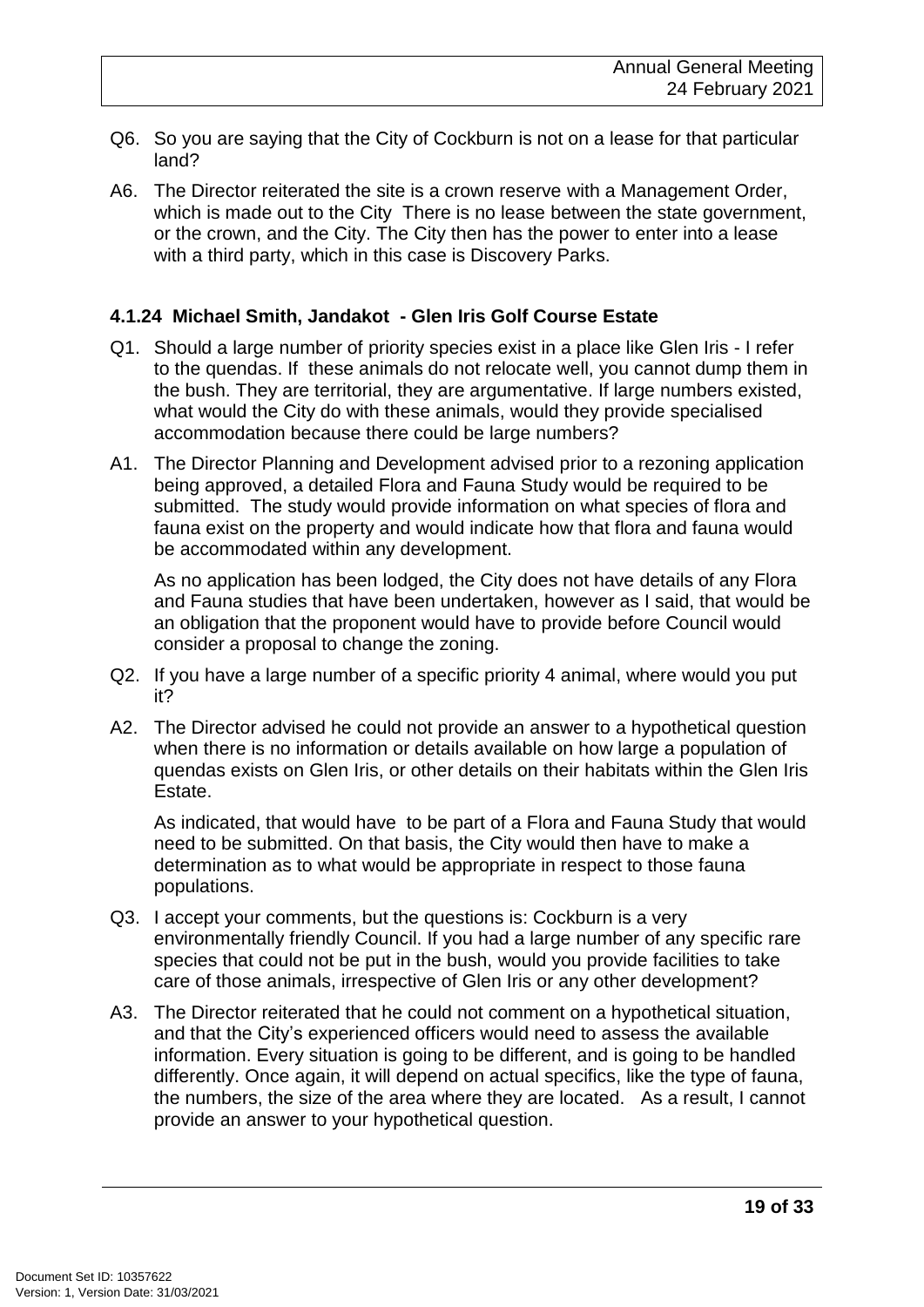#### **4.1.25 Leanne Chaproniere, Jandakot – Glen Iris Golf Course Estate**

We have a couple of late questions because information was received from Acumen late yesterday afternoon.

There is a proposal by Acumen to engage in preliminary earthworks without a development application having been lodged with any relevant authority.

Having purchased the land in April 2020, Eastcourt, in only a few weeks thereafter took the unilateral decision to drain five of the seven lakes that existed on the land. As we have already heard, it is their land and they can do what they like with it at the moment.

No consultation was undertaken, the lakes have been there for a number of generations. Acumen's reason for doing that, and I quote 'to ensure these unfenced waterbodies do not pose a drowning risk to the community'.

Even being drunk on the  $18<sup>th</sup>$  hole has not given anyone stead to drown in the lakes. JRRA advised Acumen that very point while highlighting that there are many similar, unfenced waterbodies throughout the Cockburn Council area, none of which have resulted in a single drowning.

The plan will need to be approved prior to any clearing of the earthworks, which Acumen has stated, in the course of draining the five lakes. They did this clandestinely at night, and punctured all of the liners.

This has resulted in a disgusting odour from the unilateral, ill informed decision of Acumen to drain the lakes in the first instance, and is affecting the health and wellbeing of residents, evidence of which was obtained by a personal visit to a household by a Council Officer to verify the extend of the disgusting odour. The odour continues unabated and they have met with Council who have given them three options:

One option was to put water back in the lakes, which Acumen have said no to.

The second option was to lightly apply crushed limestone to the problem areas to solve the odour issues, and this was the option suggested by Council.

Acumen have stated they are planning to cover the whole area of the lake beds and fill them in with clear sand. The volume of filling these lakes with clear sand and the earthworks necessary for a significant amount, would be the trucks, bobcats, front end loaders, vibrators, compactors etc. We feel that this is surreptitiously an act of attempting to do land works by saying they are stopping odour on the lakes.

- Q1. Will Council permit significant preliminary earthworks to be conducted via a maintenance proposal?
- Q2. Why is Council considering any proposal from Acumen to execute significant preliminary earthworks whilst no development application has been lodged?
- Q3. Will Council be providing Acumen with tacit approval without having the facts of schedule, quantity of trucks, entry/exit points?
- Q4. Will Council hold Acumen accountable to its own commitment of preparing a Fauna Management Plan in consultation with relevant authorities to be approved prior to any clearing or earthworks commencing?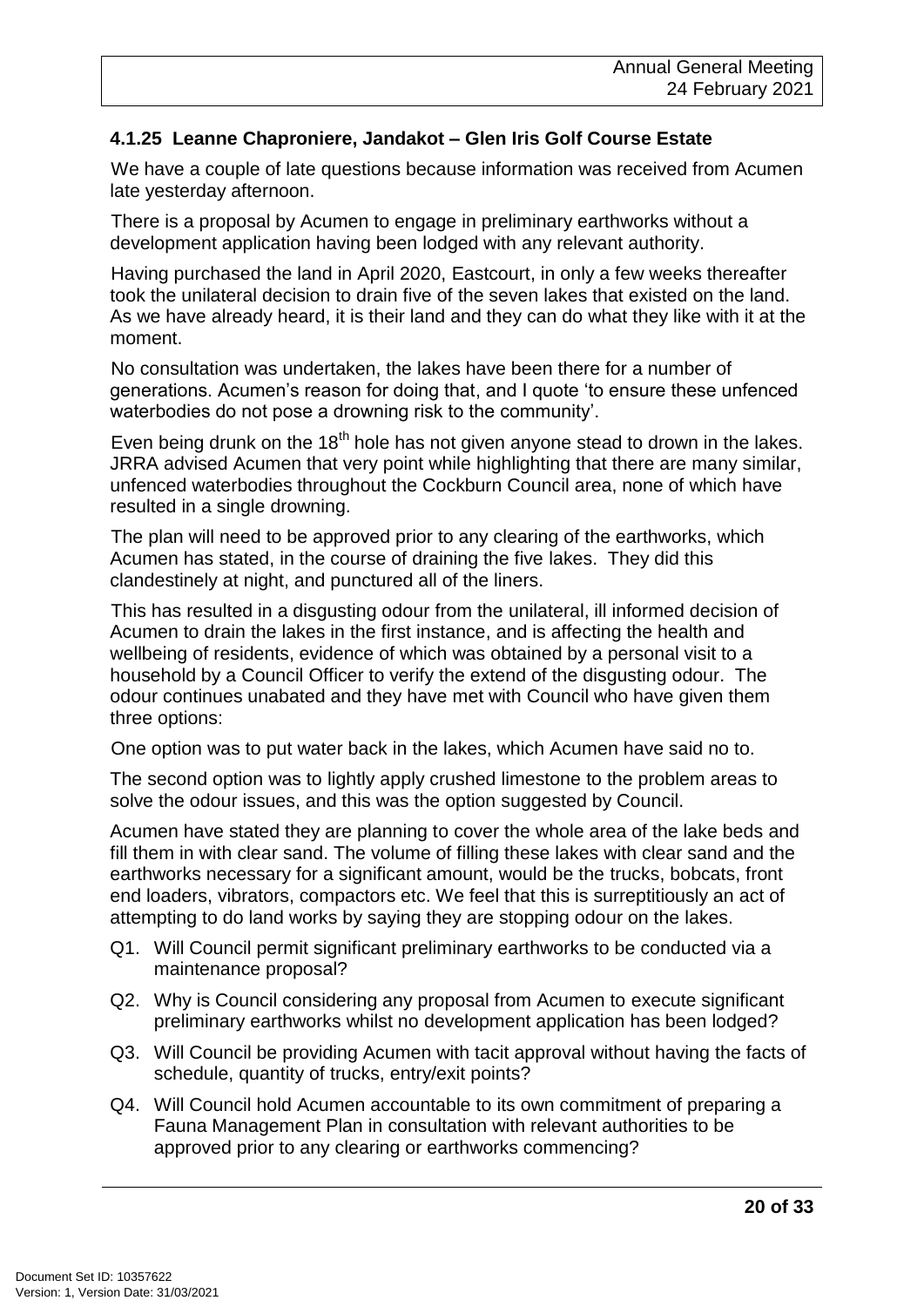Q5. Why is the Council, given the extent of the disgusting odour and its health effects on local residents, not insisting Acumen adopt the Council's proposal that a light application of crushed limestone is made to the lake beds immediately?

Acumen has recently confirmed that they are reliant upon the services of Native ARC for a wide range of activities which, when considered in totality, in JRRA's (Jandakot Resident Ratepayers Association) view, is well beyond what is considered to be appropriate and acceptable not only for a volunteer organisation, but also for the prevailing, fragile eco system.

- Q6. Why has Council not insisted on a Fauna Management Plan to be submitted by Acumen, given the extent of now known fauna management activities and their impact?
- Q7. Why is Council permitting such extensive fauna management activities to be conducted by a private landowner using extensive services of a voluntary organisation, rather than an accredited organisation in accordance with approval policies and procedures?
- Q8. Will Council advise Acumen to cease from the relocation of any fauna from the land until the Fauna Management Plan has been approved?
- Q9. Will Council advise Acumen that they should make water available to fauna, should the current levels drop to unsatisfactory levels?

Mayor Howlett advised Ms Chaproniere her questions will be taken on notice and responded to in writing by the City's administration.

#### **4.1.26 Janette Mouttet, Jandakot – Glen Iris Golf Course Estate**

- Q1. Are City of Cockburn aware that many homes abut and surround the Glen Iris Golf Course aren't tucked away in a corner of the estate?
- Q2. Are you aware that Glen Iris Gold Course Estate and Turnbury Turn property owners paid a premium to live in the estate?
- Q3. What did the City of Cockburn do to protect all Glen Iris Golf Course Estate and Turnbury Green residents and from not having the golf course land for perpetuity, when it first went through planning, back in, say, 1995?
- A1,2,3. The Director Planning and Development advised the Glen Iris Golf Course, when it was first established, was established on privately owned land as a privately owned and operated golf course, and is therefore no different to any other privately owned land whereby Council granted approval for them to use that privately owned land as a golf course. It was not the case that they were required to maintain it as a golf course in perpetuity, as it was privately owned land.
- Q4. So are you aware that there were annexures that everybody still has on their Certificate of Title, where houses have to be built six metres back from the golf course, and that is still valid with the Land Titles Office?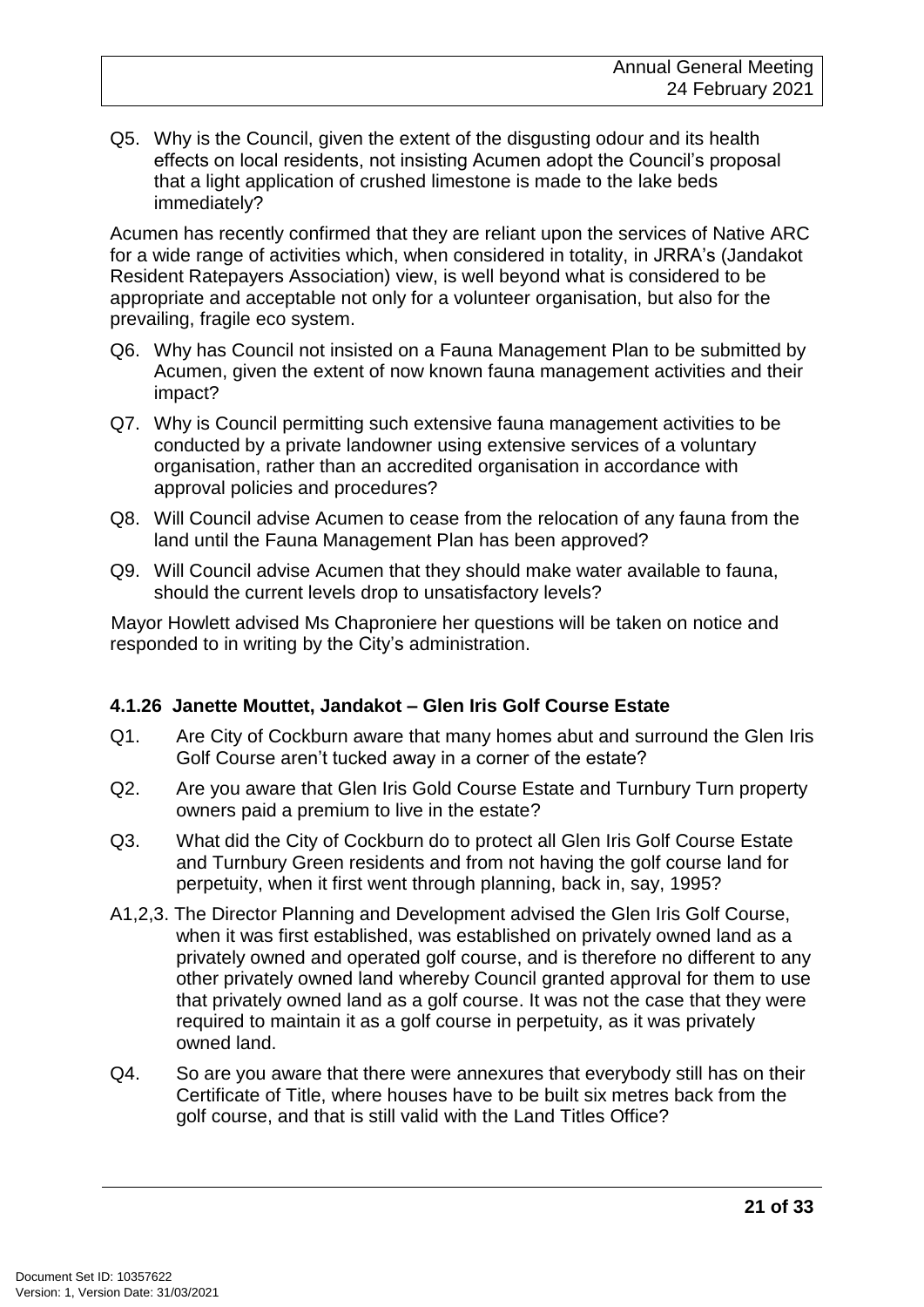- A4. The Director advised there is no requirement for the owners of the land to maintain a golf course, and confirmed that the City is aware there are terms on the title regarding the requirement of setbacks. In the future, if the land use changes and the golf course was removed, those requirements would no longer be applicable.
- Q5. So you are aware that 200 people who are living in the estate, surrounding a golf course, not just tucked away in the corner, that those people set their houses back, they set their sheds back, they put glass for views that are now going to be overlooking other people's dirty laundry if you approve this?

#### **4.1.27 Neil Smith, Coogee - Coogee Beach Caravan Park**

- Q1. If there is a perception that the Council is condoning or supporting something that is inhumane, is there a process or some avenue that people can apply to, to have the Management Order cancelled or dropped altogether?
- A1. The Director Planning and Development advised the Management Order is determined by the state government. The City can make requests relating to the Management Order, however it cannot dictate any changes to the Management Order.

The City has gone through a process of asking questions about the Management Order, and a statement has been received back stating very clearly that the City is required to comply with the provisions that the site can only be used as a Caravan Park an in accordance with the applicable legislation.

- Q2. But the government can cancel the order?
- A2. The Director advised the government can only cancel the Management Order if it is found the City has not been in compliance with the provisions of that Management Order.

#### **4.1.28 Robert Stewart, Jandakot – Glen Iris Golf Course Estate**

- Q1. In relation to the Glen Iris Estate, a number of questions have been asked and answers given. What are there parameters or limitations or restrictions that are placed on the current owner of the former golf course in terms of making changes to the land? For example, removal of trees, filling in of the former lakes, movement of mounds of sand, things or that nature?
- A1. The Director Planning and Development advised that, as with any privately owned property, there are certain requirements that need Council approval and there are others that do not require Council approval.

For example, trees. If a tree is on a privately owned property, there is no legislation currently within the City of Cockburn that controls or allows Council to prohibit removal of trees, in the same way as with any other residential property.

Similarly with lakes, the lakes in the Glen Iris Estate are artificial lakes which were created as part of the golf course area. They are privately owned, and the

**22 of 33**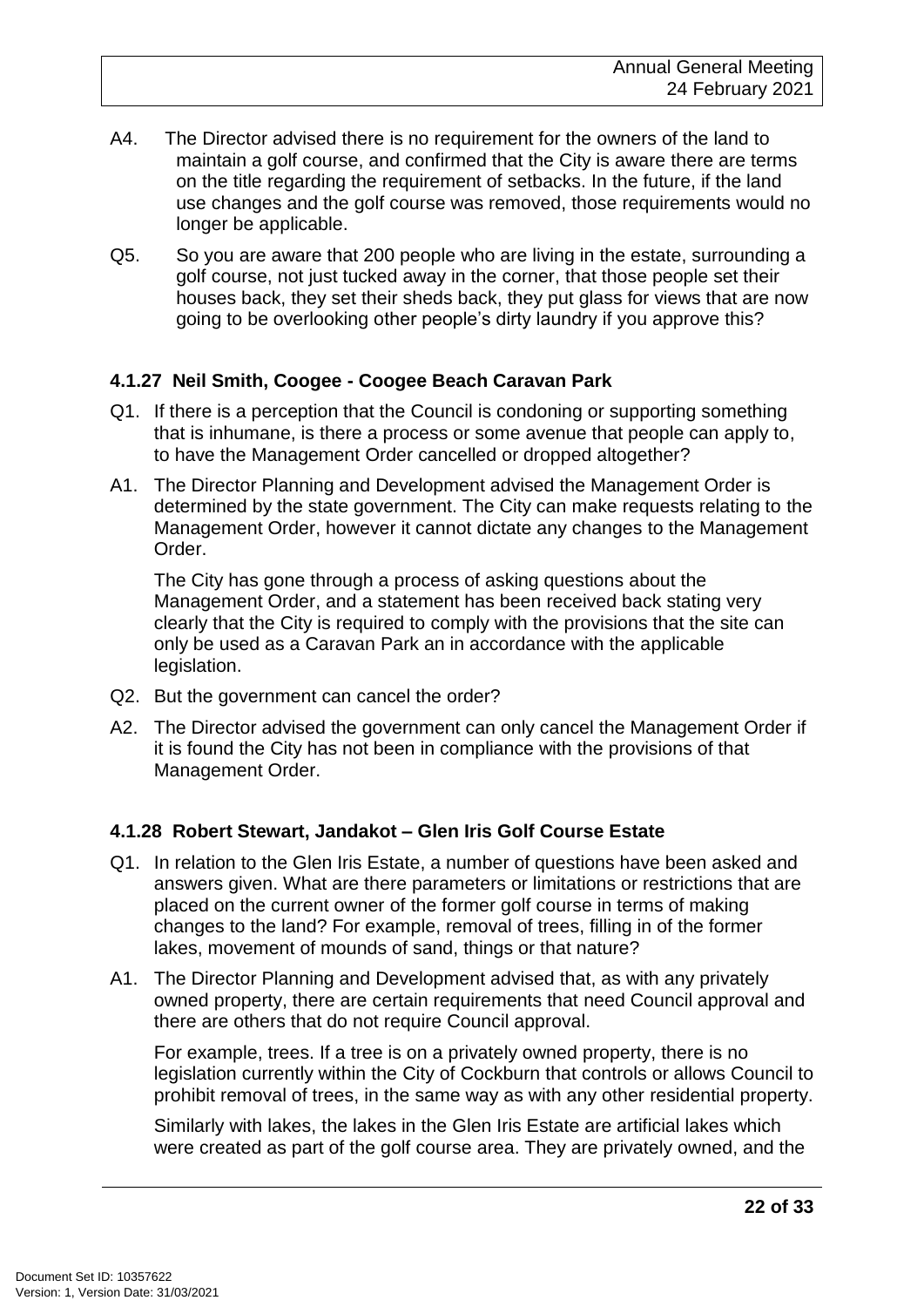owners are within their rights to drain the lakes, in the same way that any residential property owner could drain a fish pond.

There are, however, parameters involved if landowners are looking at earthworks within the site. City officers have been in contact with Eastcourt as they are aware that Eastcort are considering looking at putting fill in the lakes.

That constitutes an area which does require a Council approval. If you are altering the contours of the natural land by greater than 500mm, you need to obtain prior Council approval.

This has been made very clear to the owners of the golf course area, indicating that if they do chose to carry out any actions that require a Council approval, then they need to make an application for that approval and it will be assessed in due course.

#### **4.1.29 Karin Klicker, Coogee - Coogee Beach Caravan Park**

- Q1. I have heard lots in your answers tonight, and I am hearing short stay tourists mentioned a lot, that the Management Order says short stay and tourists. Who do we contact to have the Management Order changed?
- A1. The Director Planning and Development advised the Management Order is governed by the state government. The Management Order states clearly that the only purpose the reserve can be used for is a Caravan Park.

You then go to the respected legislation to determine the definition of a Caravan Park, and that is where you start talking about Caravan Parks being primarily for short term tourist accommodation.

It is not the Management Order, it is the legislation that is then used to determine what is meant by a Caravan Park. It is the legislation that is then used to determine what is a Caravan Park.

- Q2. So the legislation has to change?
- A2. The Director Planning and Development advised the either the purpose of the reserve has to change from Caravan Park, which would require a change to the Metropolitan Regional Scheme, or alternatively as you pointed out, the definition and the requirements of a Caravan Park under the legislation would have to change.
- Q3. I sent a very rough proposal to you and the CEO which clearly showed that Discovery Park could build 20 cabins immediately without moving anybody. Have you had a look at my proposal?
- A3. The Director Planning and Development advised he had looked at Ms Klicker's proposal and had forwarded it onto Discover Parks for their consideration. As previously advised, Discovery Parks have indicated their intentions, however they have not yet lodged an formal development application.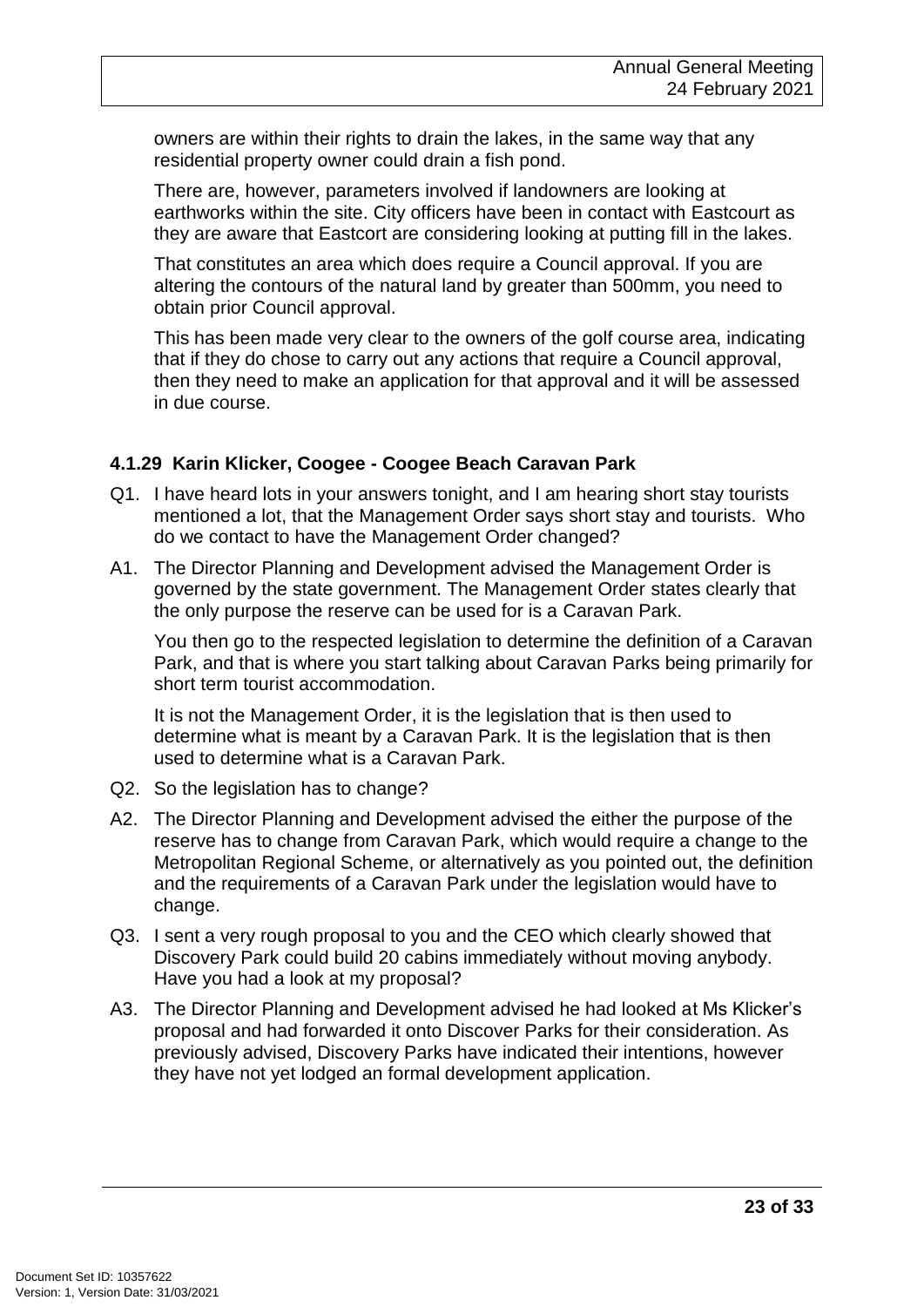#### **4.1.30 Daniel Anderson, Lake Coogee – Animal Management and Exercise Plan**

My question relates to the consultation process at Coogee Beach and dogs not being allowed on that beach. The initial consultation process didn't pose that option to ratepayers in the City and the reasons the decision was made to ban dogs was based on large associations that may have vested interests that may not have been looked at, as well as environmental agencies that were consulted.

- Q1. The questions was never posed to ratepayers within the City of whether or not they would support a dog ban versus a dog on-lead beach. I am trying to understand how that is a fair process, given that ratepayers should be consulted?
- A1. The Director Governance and Community Services reiterated that, as part of the Council decision of 9 July, 2020, there was a recommendation within the report to Council that the beach area south of the Ammunition Jetty be changed from an on-lead only area to a dog off-leash exercise area.

Council wanted that to go out to public consultation, and it was that process that drew the amount of submissions that opposed dogs having access to that beach. That was not only the large organisation that you mentioned, it was also 97 out of 155 individual submissions.

That was the information that was provided to Council and a decision was subsequently made at the following Ordinary Council Meeting on 10 September 2020.

- Q2. The response might have potentially been different and had more opposition to it from pro dog owners at the beach if that option had been put forward. I guess you had a lot of submissions from people who had a vested interest in having dogs banned, but that was never on the cards. People were really happy taking their dogs there. Would the Council consider opening that process up again to see if that response was fair the first time you put it out?
- A2. The Director advised it would be a decision for Council to reverse the recommendation, however as it stands, that is not an option for Council.
- Q3. How does Council reverse the decision?
- A3. The Director advised there is a motion coming up later in the meeting requesting Council to revisit its decision.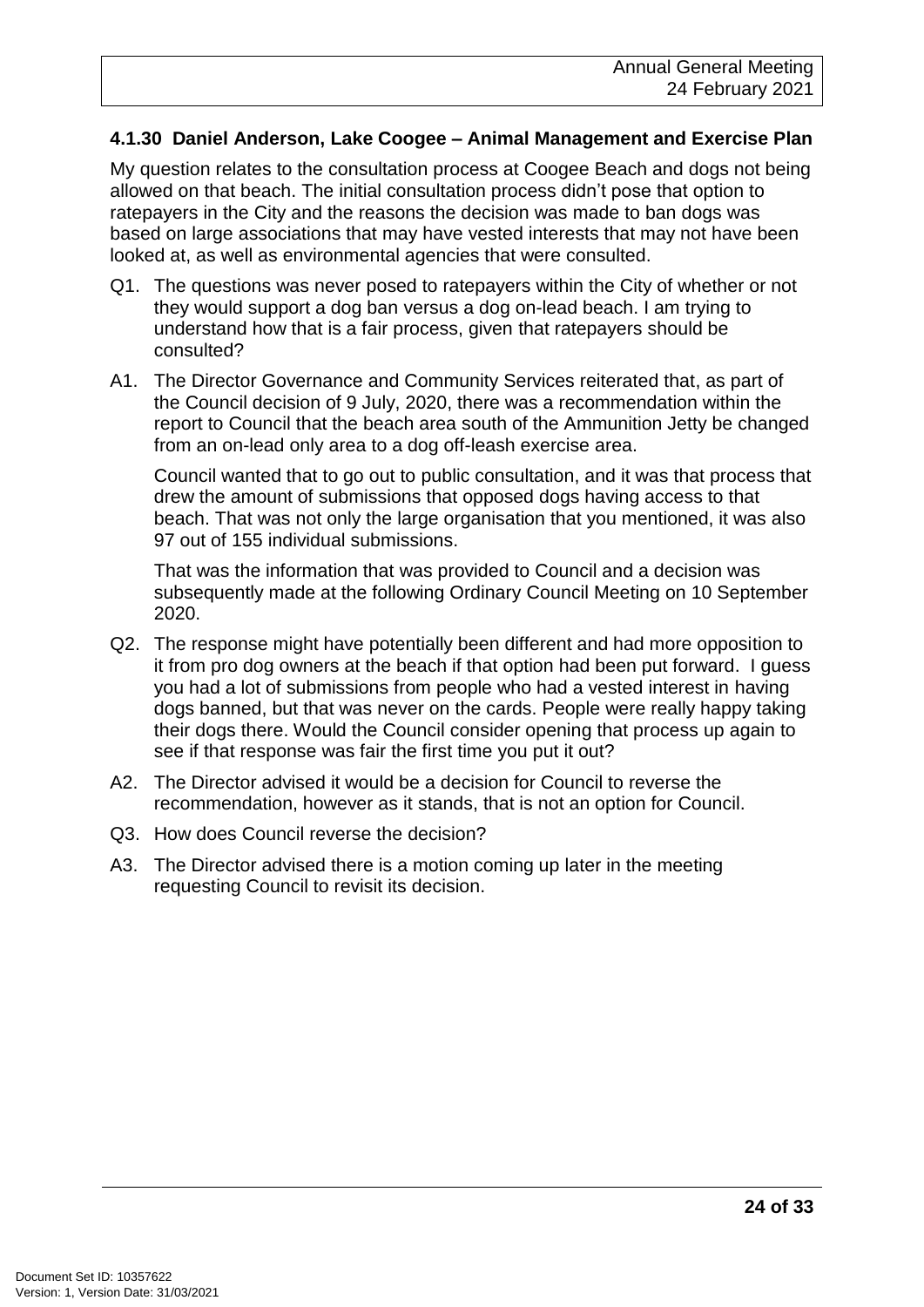#### **4.1.31 David Stocks, Jandakot – Glen Iris Golf Course Estate**

I have lived in Glen Iris for eighteen years and in that time I have seen huge developments happening in Treeby and Beeliar. Wouldn't it be right if the Council left green land of the golf course for all the people to enjoy, not just the people of Glen Iris. For our children and our grandchildren to enjoy. Once it is built on it is gone.

Developers bought it, that is fine if that's what the people want, but people don't want it. I don't know anybody who has said: 'Oh yes, let's put some more houses in there'.

- Q1. Wouldn't it be getter if the Council purchased it and used it for the community, for the ratepayers that live in there, who could all enjoy it for generation to come?
- A1. The Director Planning and Development advised the Glen Iris Golf Course is a privately owned property that is not currently for sale. As the current landowners have indicated they have no intentions of selling the land, there is no opportunity for Council to consider purchasing the land.
- Q2. Was the Council ever approached to buy the land?
- A2. The Director advised that the previous owners of the Golf Course made enquiries on whether Council would be interested in purchasing the property, to which the City requested detailed financials of the operations of the golf course. The requested information was never provided and there has been no further contact to or from the previous landowners.
- Q3. Wouldn't it be better if the Council now did a compulsory purchase?
- A3. The Chief Executive Officer advised it is an option for the City to look at compulsory acquisition for public open space in any case, wherever it is across the City, where it deems to be of value.

On initial assessment of this property, there would not be any justification to spend that level of funds for this open space. There are a multitude of areas that are already provided as part of developer contributions.

There are areas of significant environmental value that may be more significant. If the City was considering acquiring land, it would have to balance where the best value was for it. There have been no reports indicating this area would be such an area, compared to the whole City that we are looking at, and it would be at considerable cost, which is something that is really important. It may be of benefit to a specific community, but it may not be the best value for money.

The City is always looking for opportunities where it can create better open space provision and protection across the whole district. This area may be put forward, but on face value, my advice would be that this area would not rate highly, given other significant that other environmental and strategic spaces that would out-rate it, however it would ultimately be Council's decision to endorse any appropriations to buy land.

8.41pm Cr Widenbar departed the meeting and returned at 8.46pm.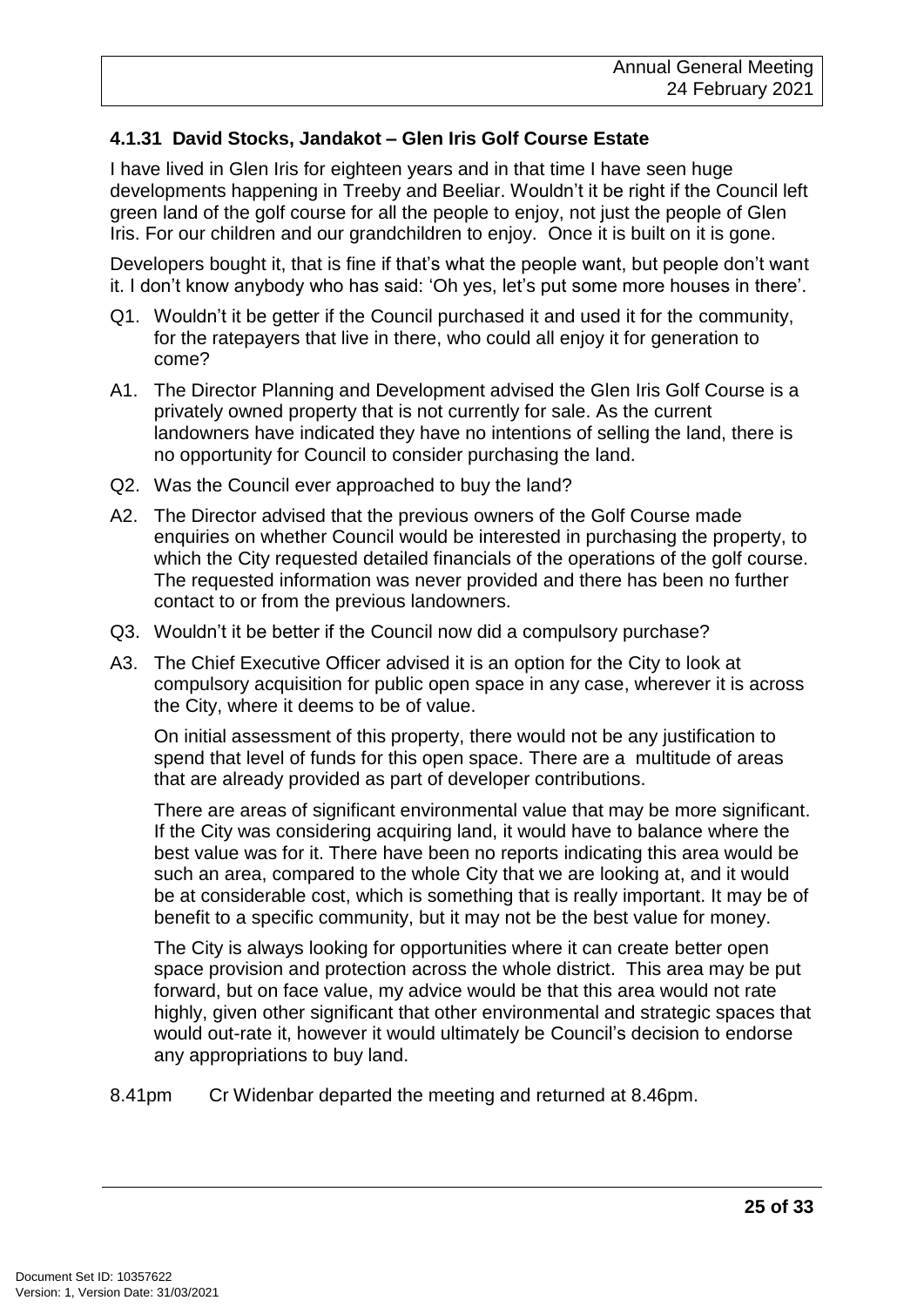#### **4.1.32 Wolfgang Jovanovic, Jandakot – Glen Iris Golf Course Estate**

- Q1. Is Council aware that environmental studies have determined that 56 hectares of land produces enough oxygen to support 135,000 people?
- A1. The Director Planning and Development advised the question would be taken no notice and referred to one of the City's experts.
- Q2. What goes on is that the actual value in the land, has got some value, and I think Council needs to do some studies in order for the Council to determine whether or not there is value in buying the property, because I think it goes beyond Council awareness.

#### **4.1.33 Robyn Feaver, Coogee – Animal Management and Exercise Plan**

- 1. I find you saying you have 97 people against the dogs on lead out of 155, how many thousand dog owners are there in this Council, and why wasn't it made more public, because nobody in my area knows that this is going on?
- 2. I would love if you could look at it again, that you have got , how many people have you got paying dog fee licences?

We have been down at the beach for over 40 years, and there has never been a problem with dogs off-leads. The adults don't give a hoot what the dogs are doing. Can you look at it from that point of view?

Everything together, surely over a percentage higher than 97 of 155, which is pathetic and unreasonable. Is there any way that you can do this on a wider range for how many animals are owned, and percentage?

A1,2 The Chief Executive Officer reiterated the Directors previous comments, in that when there is a proposal to amend a Local Law, comments are received back and Council makes a decision. Council can at any time revisit their Local Laws and go through the due process. What is happening tonight is exactly that.

There is a motion later in this meeting, which if it gets carried by the electors tonight, will go back to the Elected Members for consideration of the Local Law. That provides a mechanism to review the Local Law should the Council determine. If there is an approach to amend that Local Law, as per the Act, it will have to go back out for community consultation again. We may receive back the same or different submissions, however there is a clear process to go through.

Submissions were received last year and the Council determination was made on what was received. There is now, as is always the case in local government, an opportunity to represent the case and petition Council to review Local Laws and policies, and that is what is happening tonight.

3. If you went on Facebook and looked at Council's submission, and offered to answer it, whether it was considered or not is another question, because people seem to be very, very confused on the site that you put up. When they actually did answer it, who were they saying that too because nobody was listening. It seems like it needs to be more clear. There are lots of people who don't go to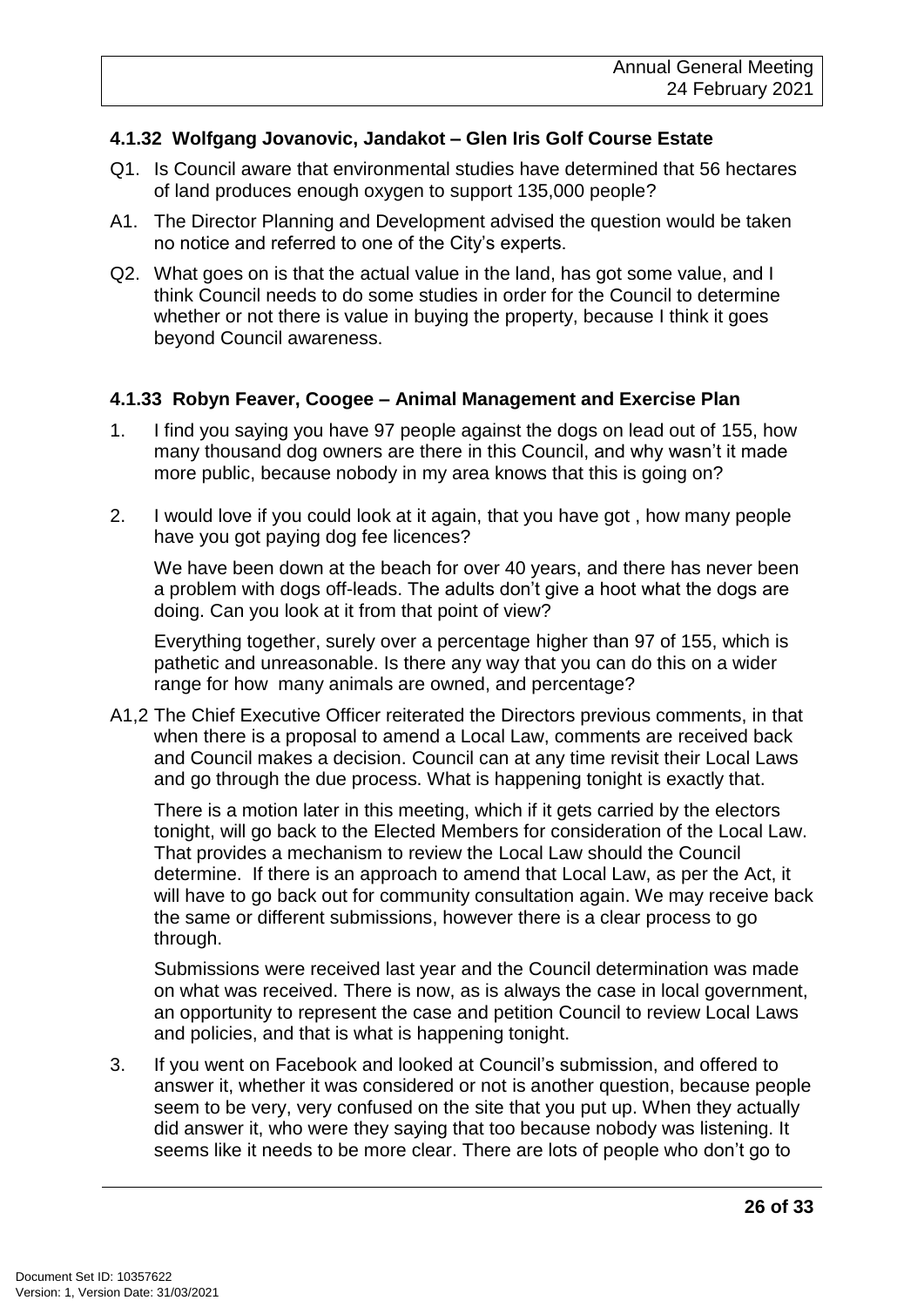the meetings but they would like to have a say, and it wasn't very clear whether you were saying they were even going to be viewed. Is there a possibility of doing that again to reach people and listen on what they have to say?

A3. The Chief Executive Officer advised he was not aware of any problems with the public consultation, but that he would take Ms Feaver's question on notice.

Facebook is not the only stream that the City relies on obtain public comments. There are many other statutory processes that are undertaken. The City is aware some people are on Facebook and some are not.

The Chief Executive Officer was interested in Ms Feaver's comments regarding the lack of awareness or misunderstanding. He advised he is happy to review the process, however, ultimately that Local Law process went through in the proper way and it is now in place. He advised he would be mindful of what Ms Feaver and others have raised, and will review the process for public engagement.

There is an opportunity now, as will happen later in the meeting, where there will be a motion put forward, and if it is carried, will have to be considered by Elected Members at a future meeting. This may present an opportunity to revisit the Local Law and go through public consultation again.

#### **4.1.34 Wanda Keightley, Coolbellup - Animal Management and Exercise Plan**

- Q1. As of the 2019 Census, there were 114,000 people in the City of Cockburn. You say you have passed this legislation based on 155 receipts, so I would ask you to seriously consider reviewing this, and look at your system of polling residents because clearly it is failing.
- A1. The Chief Executive Officer explained one of the misunderstandings when state or local government or various authorities go out to seek public comment is that this somehow forms a poll or referendum or a majority vote. That is not what is occurring when authorities go out for public comment. What they are going out for is to seek submissions from members of the public or stakeholders etc. and they use that submission process to inform their own decision making process.

Caution should always be used when people say 'we only have 200, or if there was 200 and the majority was more than one way or another, because it is not meant to be there as a sample representation as a poll. They are very different things, and most things that have statutory authorities, you will nearly always have the majority as objections because the general public does not respond if they are happy.

Out of approximately 120,000 people living in the City, we would rarely get more than several hundred submissions. We are pleased if we get that level of take up, but it is not to imply that it is a vote or a poll.

The City does not do these things as referendums, they are merely a way for concerned people or interested parties to put forward their views, and these views are really important to Elected Members when they come to make their decision and vote. They do not rely on them as a poll to say yes or no, it is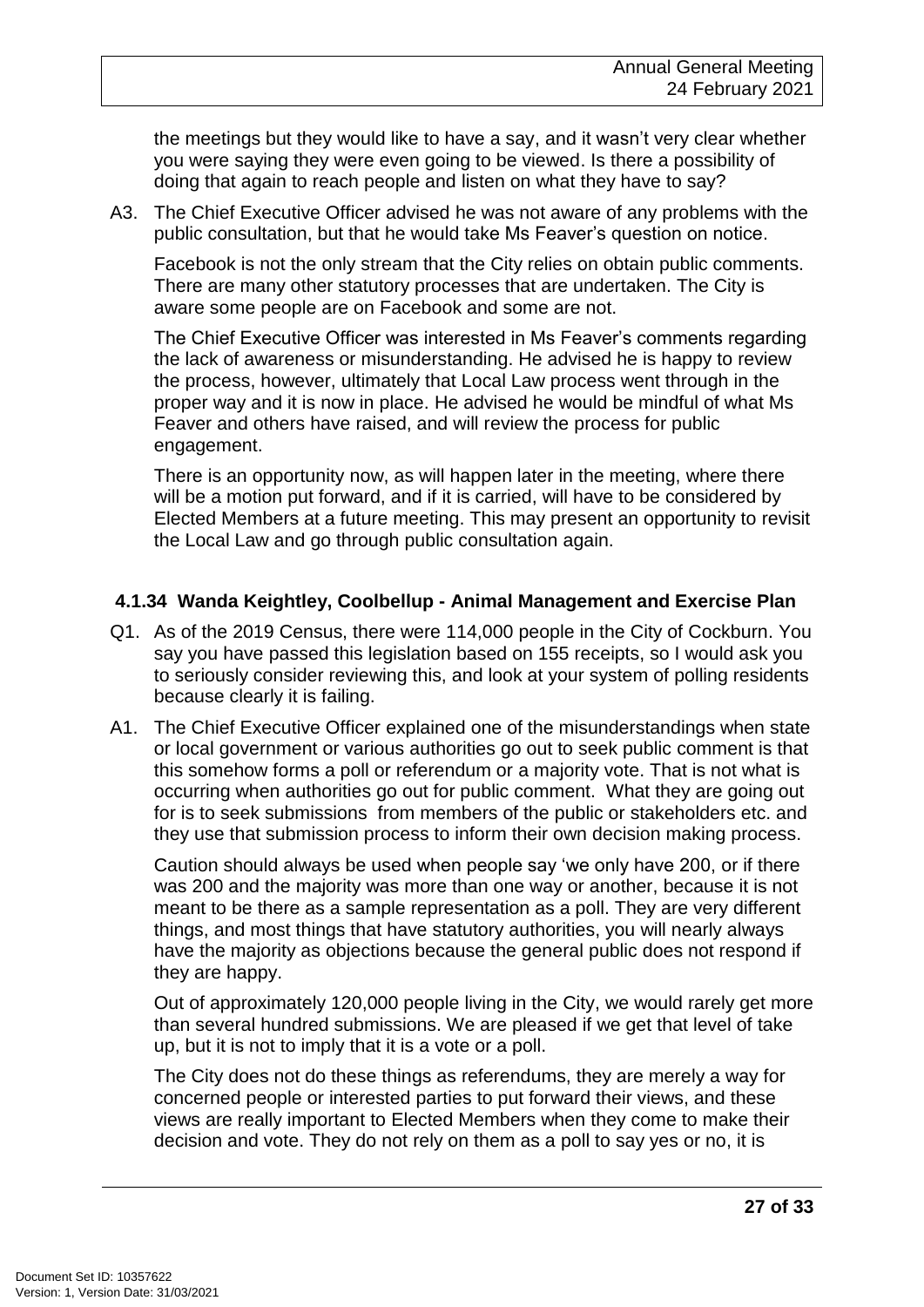purely the arguments that are put forward that are important, and this is why the City encourages residents to get in involved in local democracy, but don't mistake that that process is a poll.

#### **4.1.35 Leanne Chaproniere, Jandakot – Glen Iris Golf Course Estate**

I am a bit taken aback Mr Brun, that somebody that has been in the job for 24 days, would recommend to Council that in your short time here, seeing this land as something that you could not recommend to buy, without knowing all the facts. The facts are that it is not just about 1,700 people who live there, it is about 52 hectares of land that is an 18 hole golf course.

Every golf course in Australia, you can't get a tee off time, golf is booming. This year alone, there has been a 17.5% rise in golfers in Australia. Even under COVID, every course in WA is making money. It's not just about spending money on space, it's about making money.

The City of Cockburn is about tourism, about people, about health, about welfare, and this is a golf course that you are just going to cement under.

Council voted for this to be zoned Special Use 1 Golf Course, Convention, Hotel, all those years ago, and all we are asking Council to do is keep that zoning that you voted on all those years ago to remain that zoning, and please don't make up your mind in 24 days. Maybe have some meetings with people and see the Business Plan that has been done for the City of Cockburn, to make this a place for you to make money out of.

A1. The Chief Executive Officer explained his comments were I response to a specific question regarding the possibility of the City purchasing the property as public open space, and not as a golf course. He was responding to a question about the environmental values of the area and highlighted that there are other pristine areas which may be appropriate for this local government to acquire as part of it Open Space Strategy.

I did not say that would be my final assessment, however on initial assessment, given the outstanding priorities the city already has, and the significant planning about where public open space priorities are, it is unlikely that the City will direct considerable funds for that area on the basis of it being an open space reservation. That is what was being answered, not the point Ms Chaproniere made.

The Chief Executive Officer explained that, ultimately, these decisions are made by Elected Members, however he would provide the best recommendations possible and best value for money for the district as a whole.

My first priority is to make sure the City invests wisely, that it provides sustainable infrastructure services and provides public open space for the community as a whole, and deliver the best value for money for the rates we collect.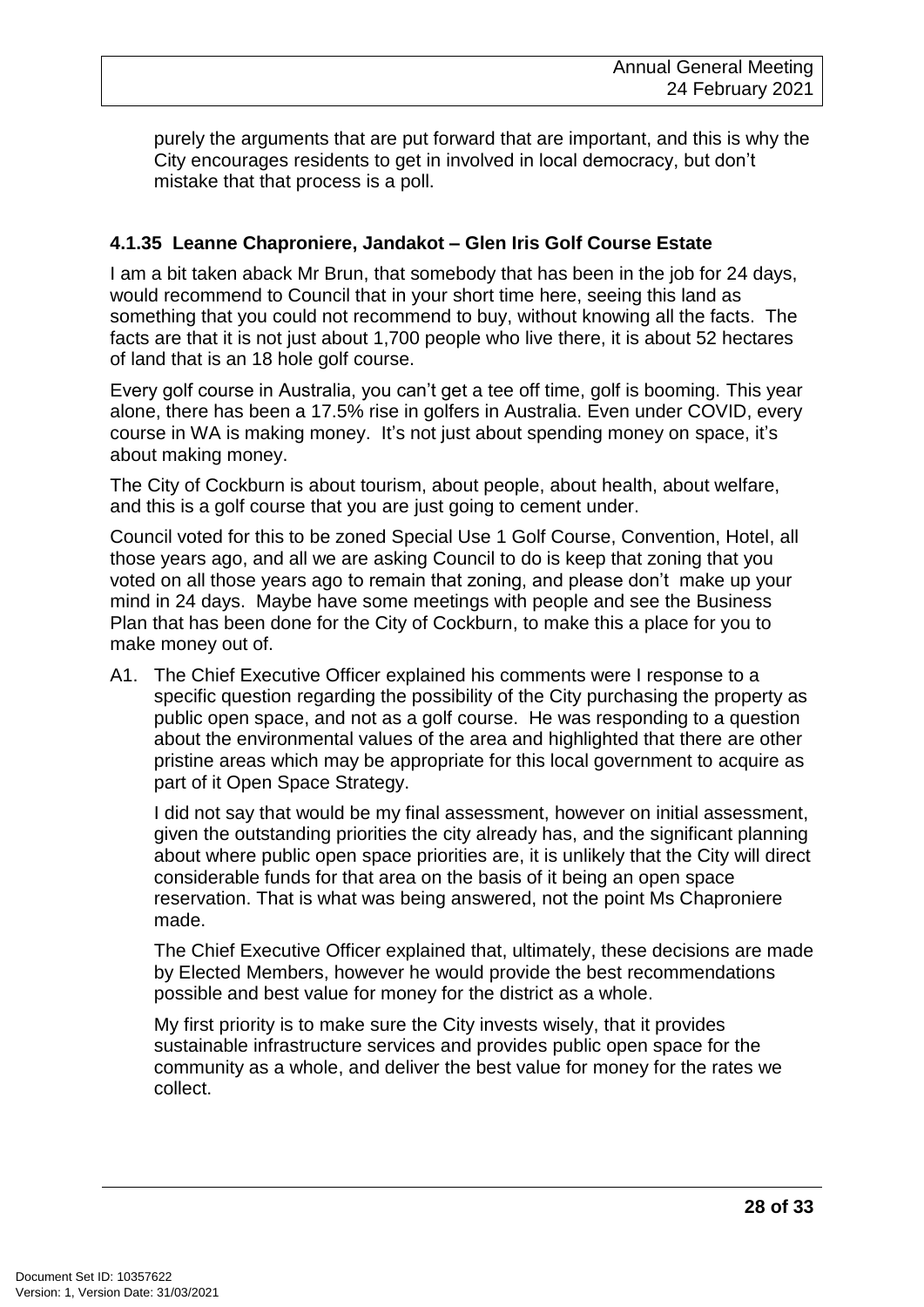#### **4.1.36 Stewart Middleton, Jandakot – Glen Iris Golf Course Estate**

- Q1. Could you or Councillors think about the Glen Iris Golf Course that goes through the heart of our estate? How are they going to get these extra vehicles in and out of our estate? We only have two roads – in and out. It is going to be a nightmare.
- A1. Mayor Howlett advised that, as the Director previously stated, a Traffic Management Study will be required to be included in any application that is submitted to Council.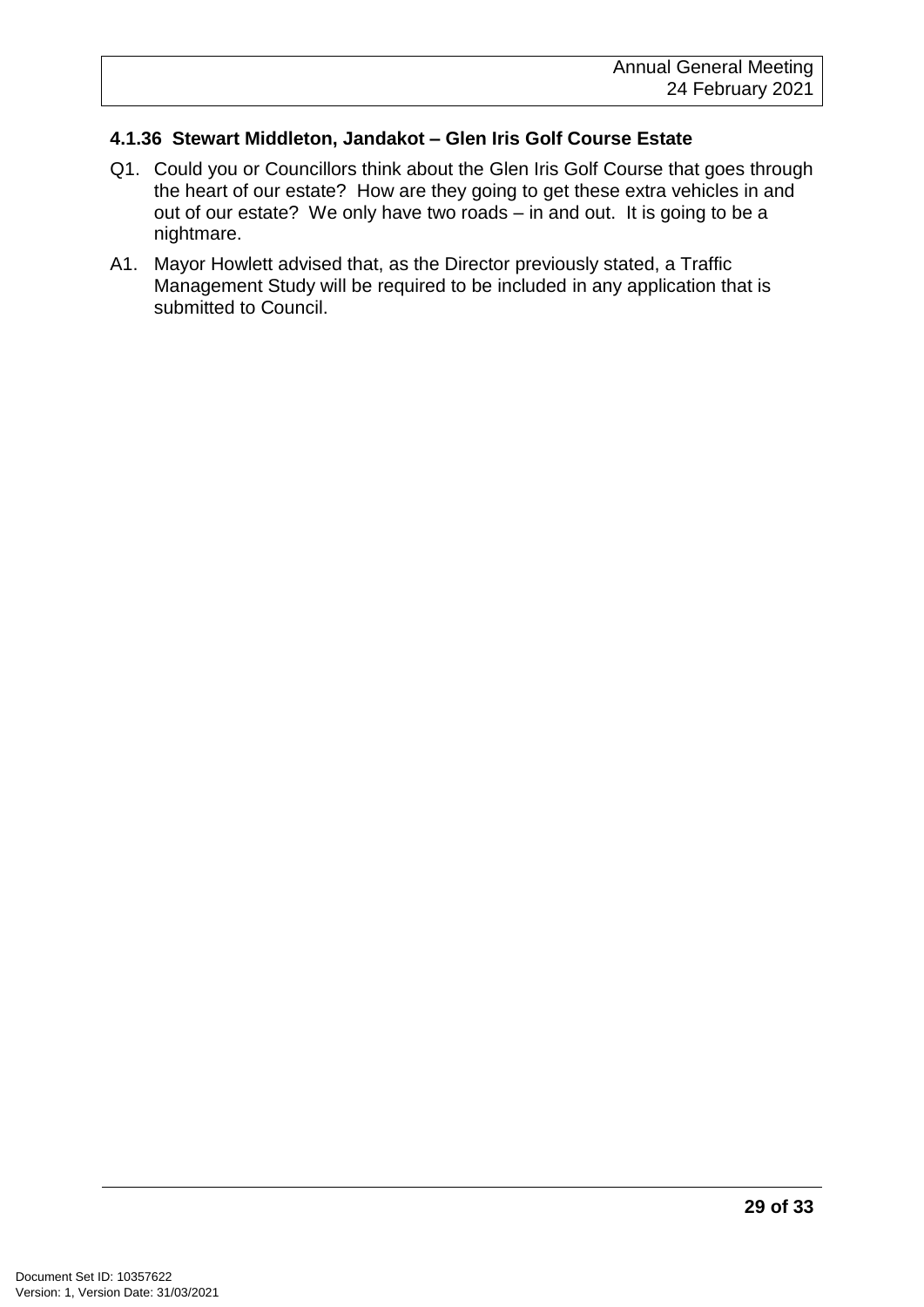## **4.2 Motions On Notice**

#### **4.2.1 Anthony Certoma, Coogee - Ammunition Jetty MOTION**

Moved Anthony Certoma, Seconded Joanne Curry

That the City of Cockburn Council reinstates access to the beach for that section from Ammunition Jetty (extending approximately 1.5 kms south) to the Cockburn Cement Jetty for dogs and designate it as 'on leash'.

#### **Reason**

This will allow the area to be returned to a safe on leash space for the community to enjoy.

9.08pm Cr Eva departed the meeting and returned at 9.14pm.

#### **4.2.2 Ray Woodcock, Spearwood**

#### **MOTION**

Moved Woodcock, Seconded Leanne Chaproniere That the City of Cockburn maintain January 26 as Australia Day.

**CARRIED 56/5**

**CARRIED 64/0**

#### **Reason**

I am not objecting to the Indigenous Aboriginals celebrating their days, but I feel there is a move to have the January 26 day removed, and that I object to.

### **4.2.3 Sally Newsome, Coogee – Coogee Beach Caravan Park**

#### **MOTION**

Moved Sally Newsome, Seconded Jillian Spruyt

The City of Cockburn includes clauses into the new head lease over Coogee Beach Caravan Park which safeguard the interests of long term residents who are under the control of whichever park operator the Council appoints, especially in regards to possible large scale development.

**CARRIED 65/0**

#### **Reason**

We need help, some of us have lived there for 40 years. I understand that we have to deal with whoever we have our tenancy agreement with and we can't approach the Council to help us unless we have a legal objection to what is happening , but we cannot afford to go into legal battle with Discovery Parks.

Some of the things that are happening which we feel is extremely unfair. We are not in a good position and we always thought that the City of Cockburn would help up and listen our worries.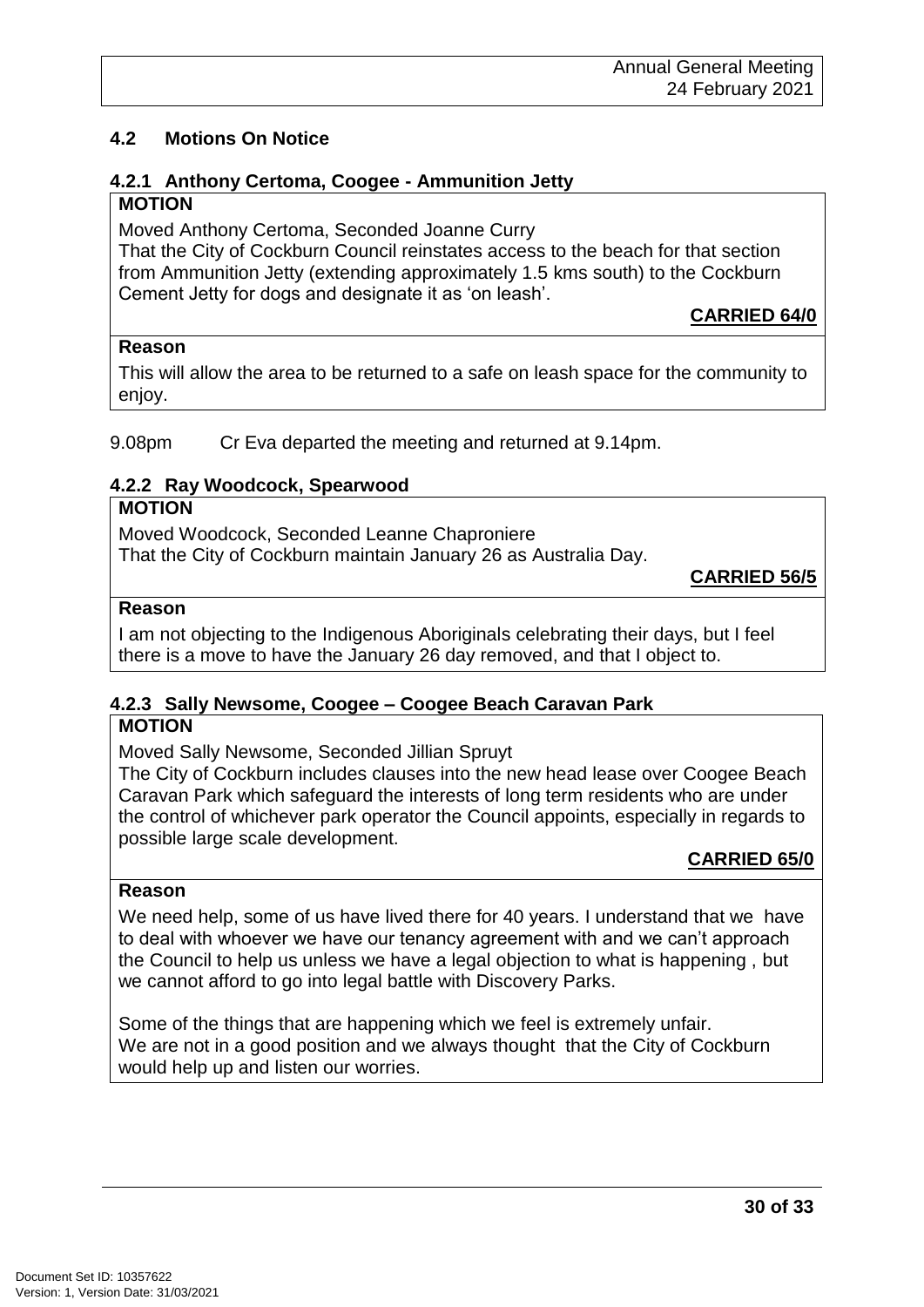#### **4.2.4 Jillian Spruyt, Coogee – Coogee Beach Caravan Park MOTION:**

MOVED Jillian Spruyt, Seconded Peter Newsome

That Council will remain committed after the one-on-one meetings with Discovery Park and continue to assist us until the residents' concerns are met and resolved at Coogee Caravan Park, not to the residents' detriment.

**CARRIED 65/0**

#### **4.3 Other Business**

#### **4.3.1 Thomas Burton, Jandakot**

I commenced playing golf at the old Lakes Golf Course in 1983 and I continued playing there as a member of the Swan Golf Club and the Riverton Golf Club, and more recently the Glen Iris Veterans, until these developers came in and kicked us out.

You couldn't get a tee off time back then because the course was run property. Unfortunately things declined and the course ran down.

Regardless of whether you guys were offered the course or not, I think you dropped the ball too early and did not pursue taking on a ready-made golf course that was there. It only needed a few touch ups. The President there, who was related to my wife, told me a lot of what was going on there. We had a restaurant which was catered, I had my mother's  $90<sup>th</sup>$  birthday there, my wife's 70th there, something I could walk to for a beer.

23 years ago we left Kardinya, and at that stage my mother in law was on her own. We came to Jandakot and built a big home with a granny flat under the same roof and she lived with us for 20 years.

We approached Council at the time and asked if this would be a golf course. We were told it was privately owned land and it will always be that way.

We bought a block of land 23 years ago and built there, because we loved the lifestyle, the area, the environment. We have hardly any crime, because there are only two ways in and two ways out.

You dropped the ball too early, you should have pursued it and taken on a readymade golf course.

I believe you are looking at building an 9 hole golf course in another 10 years, but I'm 80 now, I won't be here to enjoy it.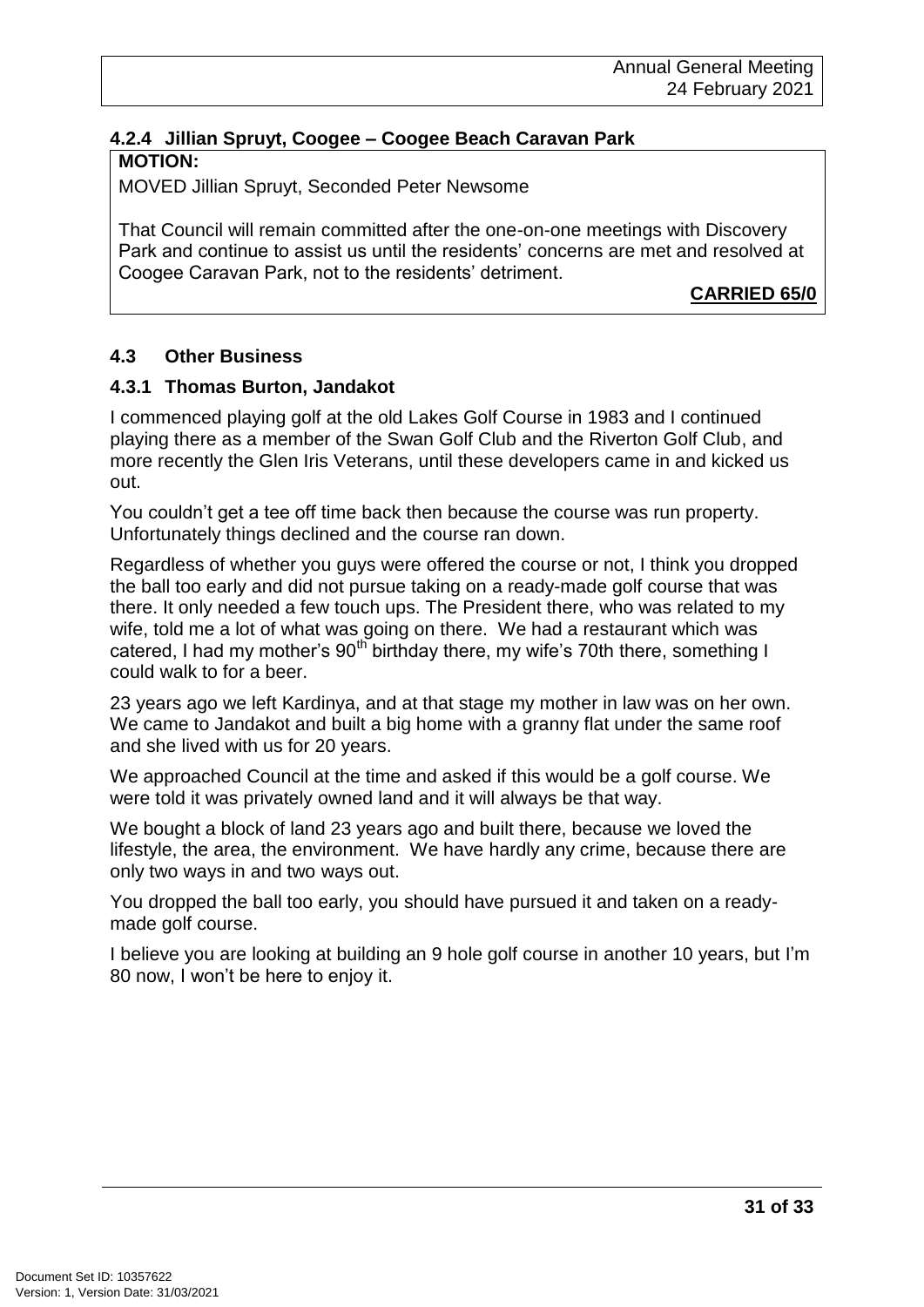#### **4.3.2 Peter Newsome, Coogee**

Thank you to everybody in this room for supporting the vulnerable, elderly, sometimes unwell people in the Coogee Caravan Park.

They have been living there for many years and all they got was a letter from Discovery Parks telling them they were going to be evicted, due to a development program that is yet to be announced.

This is heartbreaking, but I would like to thank everybody for their support.

#### **4.3.3 David Stocks, Jandakot – Glen Iris Golf Course Estate**

A question to the gentleman that answered the question about purchasing the Glen Iris Golf Course. Why don't you listen to what the ratepayers are asking? All the people here and maybe people outside.

When you send the rates out again, you could ask the question 'would you like the Council to purchase it'. It wouldn't cost much to do it, and you would find out what the residents want, not what the developers wants.

Also I think it is appalling for the Coogee Caravan Park, people to be taken out of their homes, and for the community. People have lived there for years and years. It is not good for people or for their health.

With the golf course, Council should ask the electorate what they think. If you did that and people said no, problem solved.

#### **4.3.4 Janette Smith, Jandakot**

On your Cockburn website where it has Glen Iris Frequently Asked Questions, it says: 'I was told this would always be open space golf course'.

It says the city cannot comment on what others have previously stated, including developers of the original estate or people selling properties in the estate. The City is not part of those transactions. That I agree with.

In terms of the City's information, the land has never been indicated as public open space, or any other form of reserve, it has always been privately owned. I am not sure how people are supposed to know that the land was zoned as SU1.

My husband and I have been living in Glen Iris for nearly 22 years. In that time there have been rumours over many years that the golf course was going to be sold. I have rung the Council on every occasion, and spoken to one of your officers, and they would say ' no it is a golf course/public open space'.

The last time, when it was actually sold, I was told 'that is what we were led to believe'.

So I took the matter further. I had communications with Rachel Pleasant, who told me 'we have looked through your file and there is nothing in writing to support what you have said.